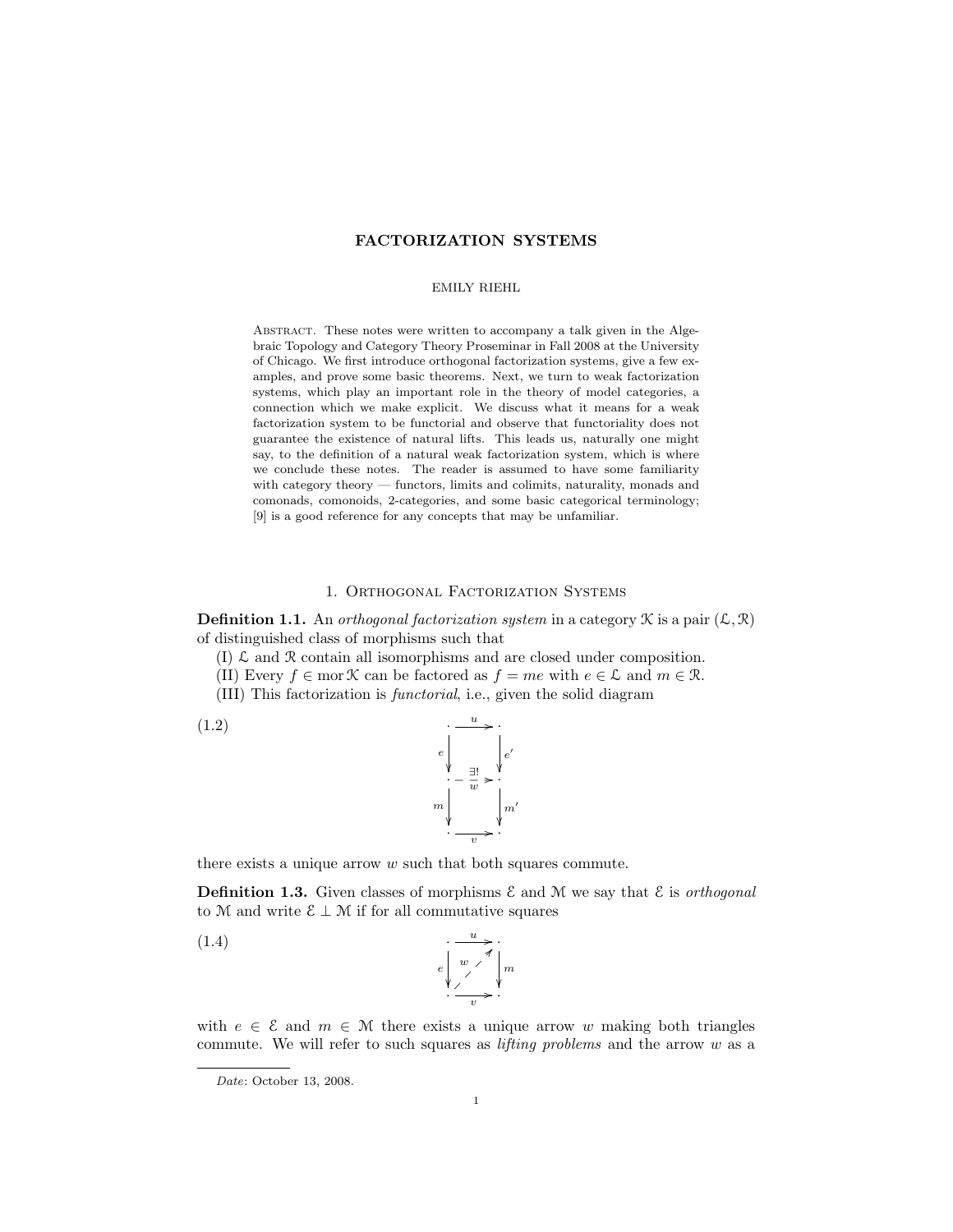solution. In this language, we write  $\mathcal{E} \perp \mathcal{M}$  if every lifting problem with  $e \in \mathcal{E}$  and  $m \in \mathcal{M}$  has a unique solution.

**Remark 1.5.** Let  $\mathcal{K}$  be locally small and let  $e : A \rightarrow B$  and  $m : X \rightarrow Y$ . The condition  $e \perp m$  means that the square

(1.6) 
$$
\operatorname{Hom}(B, X) \xrightarrow{e^*} \operatorname{Hom}(A, X)
$$

$$
m_* \downarrow \qquad \qquad \downarrow m_*
$$

$$
\operatorname{Hom}(B, Y) \xrightarrow{e^*} \operatorname{Hom}(A, Y)
$$

is cartesian (i.e., is a pullback in Set).

Conditions (I) and (III) above imply that for any orthogonal factorization system  $(\mathcal{L}, \mathcal{R})$ :

 $(IV)$   $\mathcal{L} \perp \mathcal{R}$ .

It follows easily from (IV) that the factorizations guaranteed by (II) are unique up to unique isomorphism.

**Definition 1.7.** For any class of morphisms  $\mathcal{E}$ , let

$$
\mathcal{E}^{\perp} = \{ m \in \text{mor } \mathcal{K} \mid \mathcal{E} \perp m \}.
$$

Dually, let

$$
\perp \mathcal{E} = \{ m \in \text{mor}\,\mathcal{K} \mid m \perp \mathcal{E} \}.
$$

Note that

$$
\mathcal{E}\subset {}^\perp\mathfrak{M}\Longleftrightarrow \mathcal{E}\perp \mathfrak{M}\Longleftrightarrow \mathcal{E}^\perp\supset \mathfrak{M}.
$$

**Lemma 1.8.** A pair of distinguished classes of morphisms  $(L, \mathcal{R})$  is an orthogonal factorization system if and only if the following conditions are satisfied:

(II) Every  $f \in mor\mathcal{K}$  can be factored as  $f = me$  with  $e \in \mathcal{L}$  and  $m \in \mathcal{R}$ .

(V)  $\mathcal{L} = {}^{\perp} \mathcal{R}$  and  $\mathcal{R} = \mathcal{L}^{\perp}$ .

*Proof.* (I), (II), (III)  $\Rightarrow$  (V): We already remarked that (I) and (III) imply (IV), so  $\mathcal{R} \subset \mathcal{L}^{\perp}$ . Suppose  $f \in \mathcal{L}^{\perp}$  and use (II) to write  $f = me$  with  $e \in \mathcal{L}$  and  $m \in \mathcal{R}$ . The lifting problem

$$
\begin{array}{c}\n\cdot \quad \overline{\quad \quad \mathcal{A}} \\
\hline\n\end{array}\n\qquad \qquad \begin{array}{c}\n\downarrow \\
\downarrow \\
\downarrow \\
\hline\n\end{array}\n\qquad \qquad \begin{array}{c}\n\downarrow \\
\downarrow \\
\downarrow \\
\hline\n\end{array}
$$

has a solution s such that  $se = 1$ . It follows that es and 1 are both solutions to the lifting problem



Uniqueness implies that these solutions are equal. So  $e$  is an isomorphism and by (I),  $e \in \mathcal{R}$ ; hence,  $f = me \in \mathcal{R}$  because (I) also says that  $\mathcal{R}$  is closed under composition. The proof that  $\mathcal{L} \subset {}^{\perp} \mathcal{R}$  follows dually.

 $(II), (V) \Rightarrow (I), (III)$ : The statement  $(V)$  is quite strong and implies  $(I)$  and  $(III)$ by itself. (V)  $\Rightarrow$  (III) is obvious because a lifting problem (1.2) give rise to a lifting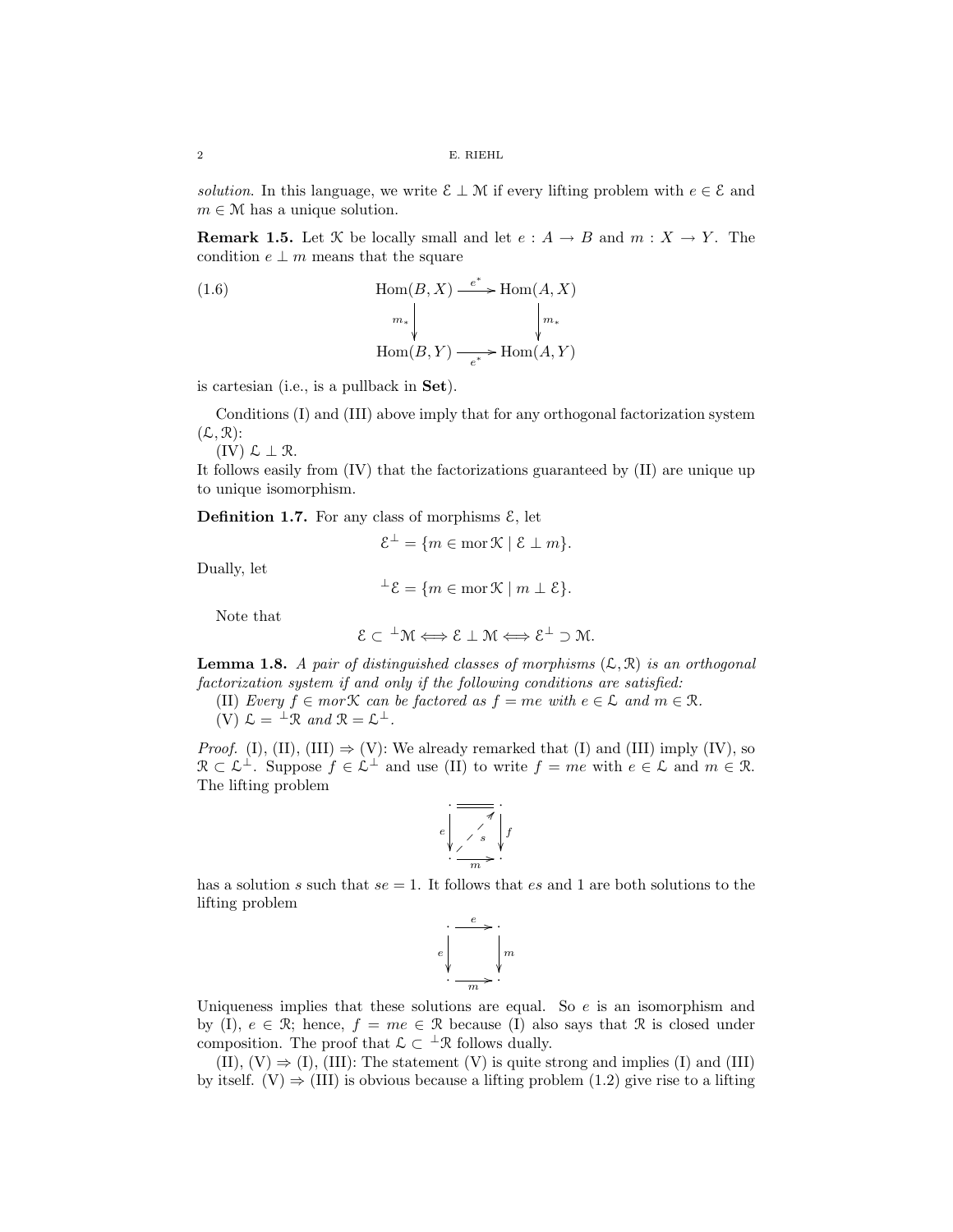problem of the form  $(1.4)$  by composing u and e' and m and v. As there is always a unique solution to a lifting problem if either the left or right arrows are invertible, (V) clearly implies that  $\mathcal L$  and  $\mathcal R$  contain the isomorphisms. To show that  $\mathcal L$  is closed under composition, suppose  $e, e' \in \mathcal{L}$  and consider a lifting problem



As  $e \in \mathcal{L} = {}^{\perp} \mathcal{R}$ , there is a unique lift s as shown, which gives rise to a lifting problem with  $e'$  and  $m$ . This problem has a unique solution  $t$ , which clearly makes the outer triangles commute. Suppose  $t'$  were another solution to the lifting problem with  $e'e$  and m. Then  $t'e'$  and  $te'$  both solve the lifting problem between e and m, so we must have  $t'e' = s = te'$ . But then t and t' are both solutions to the lifting problem between  $e'$  and  $m$ , and thus orthogonality implies that  $t = t'$ . So  $e'e \perp m$ , and (V) implies that  $e'e \in \mathcal{L}$ , which is therefore closed under composition. The proof for R is dual.

This lemma gives an alternative definition of an orthogonal factorization system, which we record now for easy reference. An obvious corollary is that each class of an orthogonal factorization system determines the other.

**Definition 1.9.** An *orthogonal factorization system* in a category  $\mathcal{K}$  is a pair  $(\mathcal{L}, \mathcal{R})$ of distinguished class of morphisms such that

- (II) Every  $f \in \text{mor } \mathcal{K}$  can be factored as  $f = me$  with  $e \in \mathcal{L}$  and  $m \in \mathcal{R}$ .
- (V)  $\mathcal{L} = {}^{\perp} \mathcal{R}$  and  $\mathcal{R} = \mathcal{L}^{\perp}$ .

By now some examples are perhaps overdue.

**Example 1.10.** The classes  $\mathcal{L}$  of epimorphisms and  $\mathcal{R}$  of monomorphisms form an orthogonal factorization system in Set and also in other categories. In Top, we take  $\mathcal L$  to be the quotient maps and  $\mathcal R$  to be continuous inclusions.

The classes of an orthogonal factorization system are often denoted by  $(\mathcal{E}, \mathcal{M})$  in the literature, which I suspect is due to a recognition of this example. Orthogonal factorization systems are somtimes called E-M factorization systems, a term which in [7] serves as an abbreviation for Eilenberg-Moore factorization systems. These are defined as functorial weak factorization systems with a particular condition about the factorization of trivial squares; the authors prove that this definition is equivalent to that of an orthogonal factorization system, correcting any potential historical discrepancy. We will say more about this later.

**Example 1.11.** A functor  $p : E \to B$  is a *discrete fibration* if for each  $e \in ob E$ and  $g \in \text{mor } B$  with codomain  $p(e)$ , there is a unique  $f \in \text{mor } E$  with codomain e such that  $p(f) = g$ . A functor  $f : C \to D$  is final if for all  $d \in D$ , the category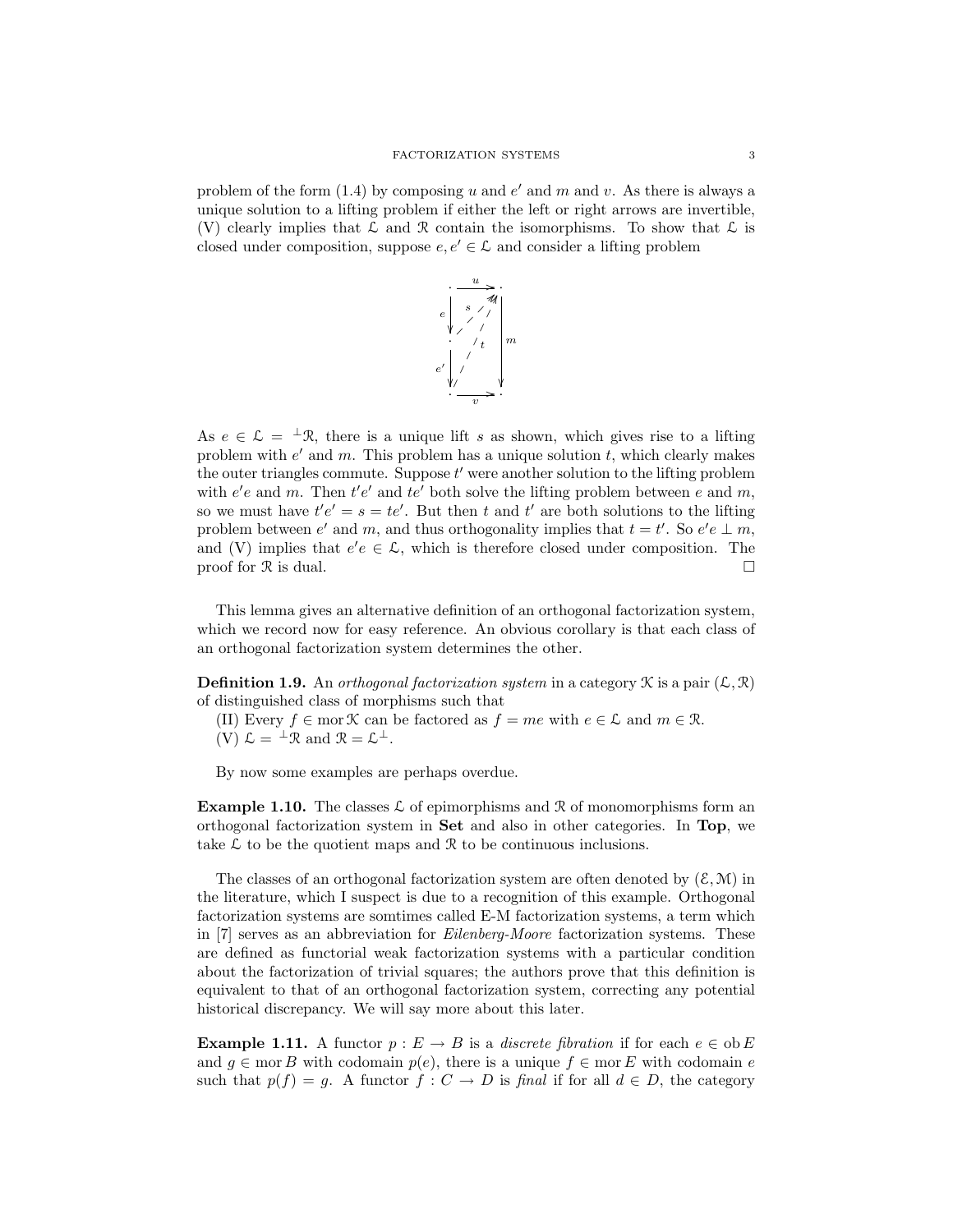defined by the pullback



is connected. Cat has an orthogonal factorization system  $(\mathcal{L}, \mathcal{R})$  where  $\mathcal L$  is the class of final functors and  $\Re$  is the class of discrete fibrations.

**Example 1.12.** (Due to  $[6]$ .) **Cat** has another orthogonal factorization system  $(\mathcal{L}, \mathcal{R})$  where  $\mathcal{R}$  is the class of conservative functors, i.e., functors which reflect isomorphisms. The class  $\mathcal L$  consists of *iterated strict localizations*. For any set  $S \subset \text{mor } A$ , where A is a small category, there is a functor  $A \to S^{-1}A$  that inverts S universally, which we call a *strict localization* of A at S. Given any  $f : A \to B$ , there is a factorization  $f = p_1 l_1$  where  $l_1$  is a strict localization of the morphisms inverted by  $f$ . The functor  $p_1$  may not be conservative, but when we iterate this process and take the colimit, the functor  $p$  induced by the resulting cone from the colimit to  $B$  is conservative. The functor from  $A$  to the colimit is an iterated strict localization, and this construction gives the functorial factorization of f.



**Lemma 1.13.** If  $(L, \mathcal{R})$  is an orthogonal factorization system, then  $L \cap \mathcal{R}$  is the class of isomorphisms of  $K$ . Furthermore,  $\mathcal L$  has the right cancellation property:

$$
gf \in \mathcal{L}
$$
 and  $f \in \mathcal{L} \Rightarrow g \in \mathcal{L}$ .

Dually, R has the left cancellation property:

$$
gf \in \mathcal{R}
$$
 and  $g \in \mathcal{R} \Rightarrow f \in \mathcal{R}$ .

*Proof.* If  $s \in \mathcal{L} \cap \mathcal{R}$  then the lifting problem

$$
\begin{array}{c}\n\cdot & \overline{\phantom{0}} \\
\hline\n\end{array}
$$

defines its inverse.

Suppose  $gf \in \mathcal{L}$  and  $f \in \mathcal{L}$  and let  $m \in \mathcal{R}$ . A lifting problem

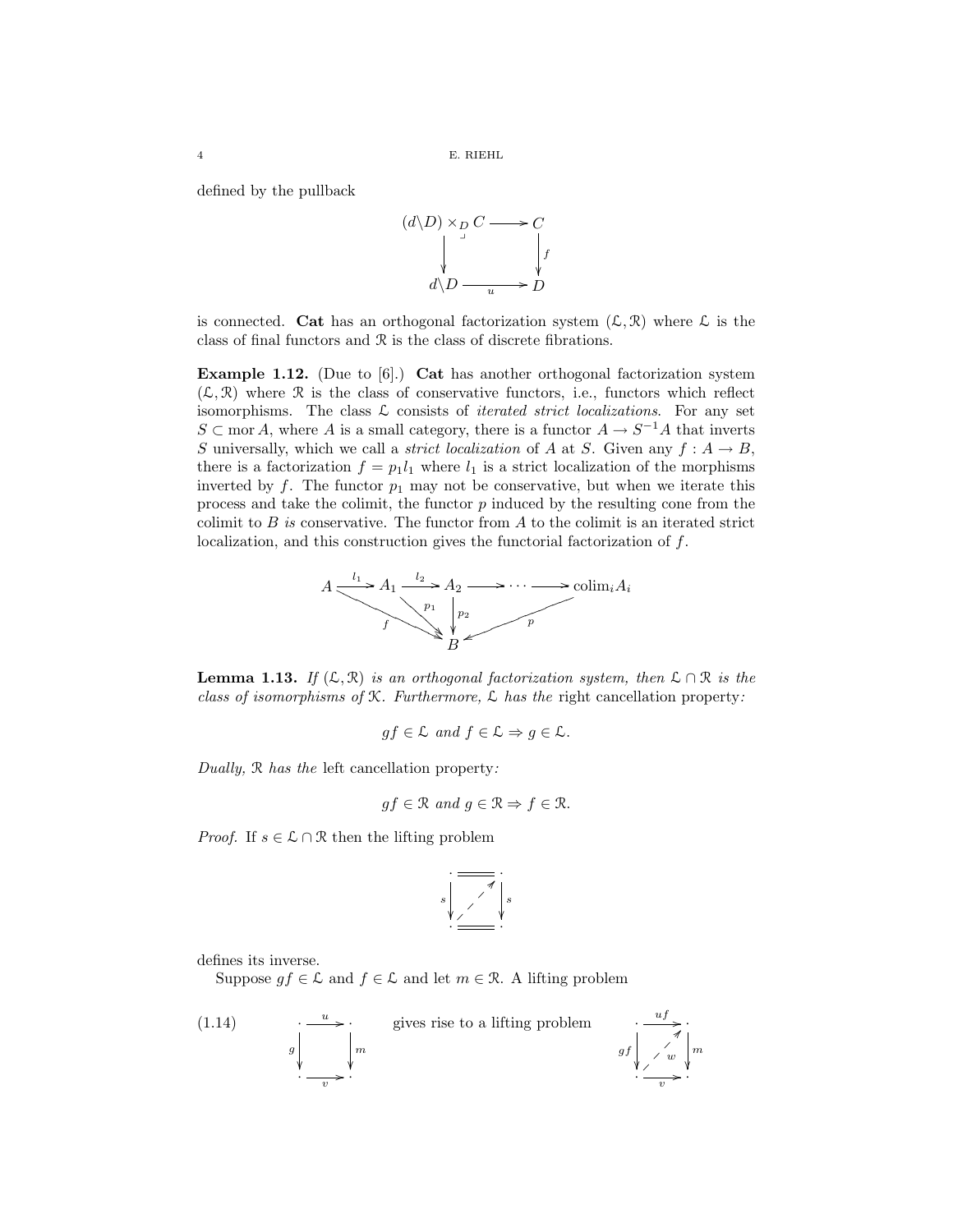which has a unique solution w. Then  $wq$  and u are both solutions to the lifting problem



so these must be equal and w is a solution to (1.14). Thus  $g \in {}^{\perp} \mathcal{R} = \mathcal{L}$ . The proof that R has the left cancellation property is dual.  $\square$ 

Let 2 be the category consisting of two objects and one non-identity arrow:

 $\bullet \rightarrow \bullet$ 

The functor category  $\mathcal{K}^2$  has morphisms of  $\mathcal K$  as objects; arrows  $(u, v) : f \to g$  are commutative squares



This is sometimes called the *arrow category* of  $\mathcal{K}$ , for obvious reasons. This category is equipped with functors

$$
dom: \mathcal{K}^2 \to \mathcal{K} \quad \text{and} \quad cod: \mathcal{K}^2 \to \mathcal{K}
$$

that project to the domain and codomain respectively. There is a natural transformation  $\kappa :$  dom  $\to$  cod such that  $\kappa_f = f$  for all  $f \in$  mor  $\mathcal{K}$ .

The category 2 is a comonoid  $(2, \delta, \epsilon)$  in **CAT** with respect to the cartesian closed structure (as is any small category). The functor  $\delta: 2 \to 2 \times 2$  is the diagonal and  $\epsilon : 2 \to 1$  is the unique functor to the terminal object. The internal-hom of **CAT** is a 2-functor  $CAT^{op} \times CAT \rightarrow CAT$ , which gives rise to a 2-functor

$$
\Psi : \mathbf{CAT}^\mathrm{op} \to [\mathbf{CAT}, \mathbf{CAT}]
$$

because **CAT** is cartesian closed. We write  $(-)^A$  for  $\Psi(A)$ , if A is a small category; this is consistent with our notation for the arrow category above. Together, the 2-functor  $\Psi$  and the comonoid  $(2, \delta, \epsilon)$  give rise to a 2-monad

$$
(\Phi, \mu, \eta) = (\Psi(2), \Psi(\delta), \Psi(\epsilon))
$$

on **CAT** called the *squaring monad* because the functor  $\Phi$  takes a category A to the category  $A^2$ .

Korostenski and Tholen prove the following theorem in [7].

Theorem 1.16. Orthogonal factorization systems in small categories are equivalently described by the normal pseudo-algebras with respect to the squaring 2-monad  $(\Phi, \mu, \eta)$  on **CAT**.

The adjective pseudo means that the associativity diagrams are only required to commute up to isomorphism, while normal means that the unit axiom holds strictly.

**Theorem 1.17.** The class  ${}^{\perp}\mathcal{M}$  is closed under colimits (taken in  $\mathcal{K}^2$ ) for any class of maps M in a category K. Hence, the left class of an orthogonal factorization system is closed under colimits and dually the right class is closed under limits.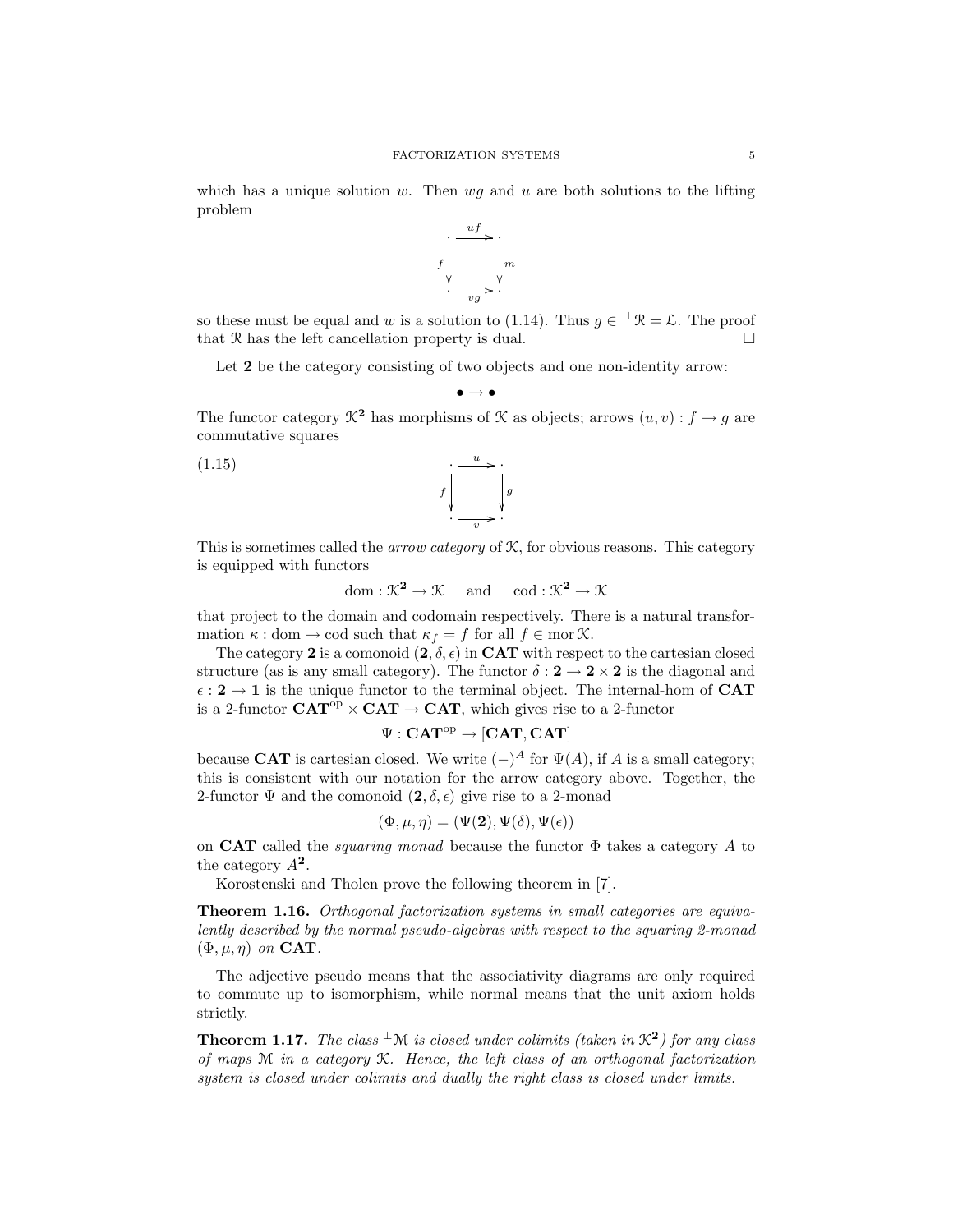*Proof.* It is possible to verify directly that  $\pm \mathcal{M}$  is closed under coequalizers and arbitrary coproducts; this would be a good exercise. A proof of the latter is given below for a class of maps that satisfy a weaker left lifting property. By contrast, the proof that  $\pm \mathcal{M}$  is closed under coequalizers depends explicitly on the natural choice of lifts (1.4).

Here we give a slick proof due to  $[6]$  of the dual statement (when  $\mathcal K$  is locally small): that  $\mathcal{M}^{\perp}$  is closed under limits. For any arrows  $e: X \to Y$  and  $m: Z \to W$ , there is a commutive square (1.6). This yields a functor

$$
S: (\mathcal{K}^{\mathrm{op}})^2 \times \mathcal{K}^2 \to \mathbf{Set}^{2 \times 2}
$$

that is continuous in each variable. An arrow m belongs to  $\mathcal{M}^{\perp}$  if and only if the square  $S(e, m)$  is cartesian for each  $e \in M$ . The full subcategory of  $\textbf{Set}^{2 \times 2}$  spanned by the cartesian squares is closed under limits, completing the proof.  $\Box$ 

This is part of what is meant when one says that the left and right classes of an orthogonal factorization system  $(\mathcal{L}, \mathcal{R})$  have good stability properties. These classes have other stability properties as well; these hold more generally for weak factorization systems, which we now introduce.

## 2. Weak Factorization Systems

Let  $K$  be a category. A morphism f has the *left lifting property* with respect to a morphism  $g$ , or equivalently,  $g$  has the *right lifting property* with respect to  $f$  if every lifting problem

$$
\begin{array}{ccc}\n & \cdot & \cdot & \cdot \\
 & & \downarrow & \cdot & \cdot \\
 & & \cdot & \cdot & \cdot \\
 & & \cdot & \cdot & \cdot \\
 & & & \cdot & \cdot\n\end{array}
$$

has a solution  $w$ , not necessarily unique, such that both triangles commute. We denote this by  $f \mathcal{Q} g$ .

As before, let  $\mathcal{E}^{\boxtimes}$  be the class of arrows with the right lifting property with respect to each  $e \in \mathcal{E}$  and let  $\mathbb{Z} \mathcal{E}$  be the class of arrows with the left lifting property with respect to each  $e \in \mathcal{E}$ . Write  $\mathcal{E} \boxtimes \mathcal{M}$  to indicate that  $\mathcal{E} \subset \mathcal{M}$  or equivalently that  $\mathcal{M} \subset \mathcal{E}^{\boxtimes}$ .

**Definition 2.2.** A weak factorization system in a category  $\mathcal{K}$  is a pair  $(\mathcal{L}, \mathcal{R})$  of distinguished classes of morphisms such that

(1) Every  $h \in \text{mor } \mathcal{K}$  can be factored as  $h = gf$  with  $f \in \mathcal{L}$  and  $g \in \mathcal{R}$ .

(2)  $\mathcal{L} = \mathbb{Z} \mathcal{R}$  and  $\mathcal{R} = \mathcal{L} \mathbb{Z}$ .

Recall that a morphism  $f$  is a retract of  $g$  if there is a commutative diagram



with horizontal composites the identity.

Condition (2) implies:

 $(3)$   $\mathcal{L} \boxtimes \mathcal{R}$ .

(4)  $\mathcal L$  and  $\mathcal R$  are closed under retracts.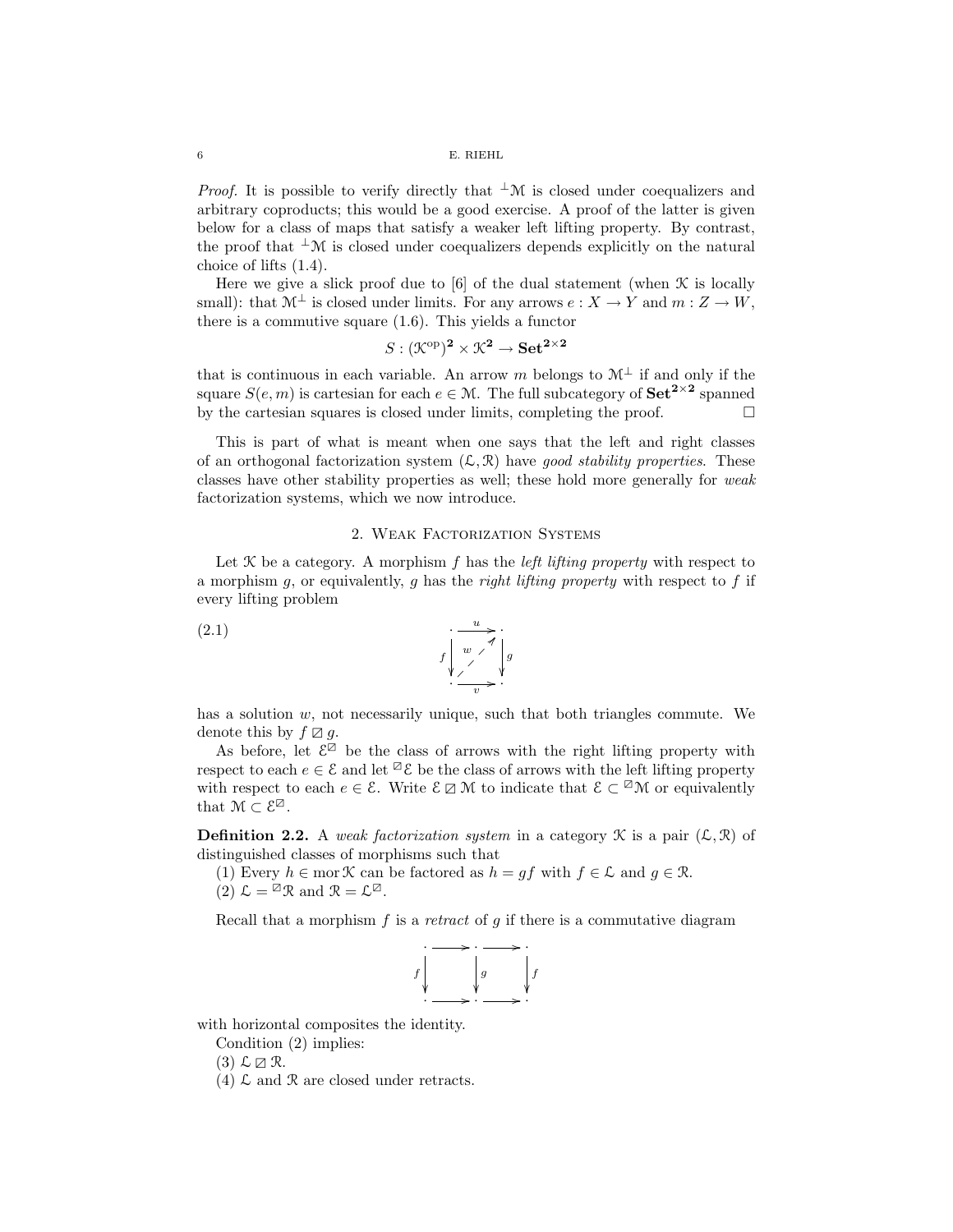The first statement is obvious. For the second, let h be a retract of  $f \in \mathcal{L}$  and let  $g \in \mathcal{R}$ . Given a lifting problem



with horizontal composites the identity. Combining these diagrams, we obtain an expanded picture of the same lifting problem with an obvious solution:

$$
\begin{array}{ccc}\n\cdot & \xrightarrow{\cdot} & \xrightarrow{\cdot} & \cdot & \xrightarrow{\cdot} & \cdot \\
\hline\nh & & & h & \cdot & \cdot & \cdot & \cdot \\
\cdot & \xrightarrow{\cdot} & \xrightarrow{\cdot} & \xrightarrow{\cdot} & \cdot & \xrightarrow{\cdot} & \cdot & \cdot\n\end{array}
$$

In the above,  $s$  is the lift provided by the fact that  $f$  has the left lifting property with respect to  $g$ . Thus,  $h$  has the left lifting property with respect to  $g$ , and so  $h \in \mathcal{L} = \mathbb{Z}\mathcal{R}$ , proving that  $\mathcal{L}$  is closed under retracts. The proof for  $\mathcal{R}$  is similar.

Conversely,  $(2)$  follows from  $(1)$ ,  $(3)$ , and  $(4)$  by what is called the *retract argu*ment, giving an alternative definition of a weak factorization system.

**Lemma 2.3.** If  $(L, \mathcal{R})$  is a pair of classes of morphisms satisfying (1), (3), and (4), then  $(L, \mathcal{R})$  is a weak factorization system.

*Proof.* By (3),  $\mathcal{L} \subset \mathbb{Z}R$ , so it remains to show the reverse inclusion. Given  $h \in \mathbb{Z}R$ use (1) to write  $h = gf$  with  $f \in \mathcal{L}$  and  $g \in \mathcal{R}$ . The lifting problem



has a solution s, which we use to express h as a retract of  $f$ 

$$
h \downarrow \qquad \qquad \downarrow \qquad \qquad \downarrow \qquad \qquad \downarrow \qquad \downarrow \qquad \downarrow \qquad \downarrow \qquad \downarrow \qquad \downarrow \qquad \downarrow \qquad \downarrow \qquad \downarrow \qquad \downarrow \qquad \downarrow \qquad \downarrow \qquad \downarrow \qquad \downarrow \qquad \downarrow \qquad \downarrow \qquad \downarrow \qquad \downarrow \qquad \downarrow \qquad \downarrow \qquad \downarrow \qquad \downarrow \qquad \downarrow \qquad \downarrow \qquad \downarrow \qquad \downarrow \qquad \downarrow \qquad \downarrow \qquad \downarrow \qquad \downarrow \qquad \downarrow \qquad \downarrow \qquad \downarrow \qquad \downarrow \qquad \downarrow \qquad \downarrow \qquad \downarrow \qquad \downarrow \qquad \downarrow \qquad \downarrow \qquad \downarrow \qquad \downarrow \qquad \downarrow \qquad \downarrow \qquad \downarrow \qquad \downarrow \qquad \downarrow \qquad \downarrow \qquad \downarrow \qquad \downarrow \qquad \downarrow \qquad \downarrow \qquad \downarrow \qquad \downarrow \qquad \downarrow \qquad \downarrow \qquad \downarrow \qquad \downarrow \qquad \downarrow \qquad \downarrow \qquad \downarrow \qquad \downarrow \qquad \downarrow \qquad \downarrow \qquad \downarrow \qquad \downarrow \qquad \downarrow \qquad \downarrow \qquad \downarrow \qquad \downarrow \qquad \downarrow \qquad \downarrow \qquad \downarrow \qquad \downarrow \qquad \downarrow \qquad \downarrow \qquad \downarrow \qquad \downarrow \qquad \downarrow \qquad \downarrow \qquad \downarrow \qquad \downarrow \qquad \downarrow \qquad \downarrow \qquad \downarrow \qquad \downarrow \qquad \downarrow \qquad \downarrow \qquad \downarrow \qquad \downarrow \qquad \downarrow \qquad \downarrow \qquad \downarrow \qquad \downarrow \qquad \downarrow \qquad \downarrow \qquad \downarrow \qquad \downarrow \qquad \downarrow \qquad \downarrow \qquad \downarrow \qquad \downarrow \qquad \downarrow \qquad \downarrow \qquad \downarrow \qquad \downarrow \qquad \downarrow \qquad \downarrow \qquad \downarrow \qquad \downarrow \qquad \downarrow \qquad \downarrow \qquad \downarrow \qquad \downarrow \qquad \downarrow \qquad \downarrow \qquad \downarrow \qquad \downarrow \qquad \downarrow \qquad \downarrow \qquad \downarrow \qquad \downarrow \q
$$

By (4),  $h \in \mathcal{L}$ . The dual proof shows that  $\mathcal{L}^{\boxtimes} = \mathcal{R}$ .

Condition (4) implies:

(5) If s is a split monic and  $sf \in \mathcal{L}$ , then  $f \in \mathcal{L}$ . This follows from the retract diagram:

$$
f \downarrow \qquad \qquad \downarrow \qquad \qquad \downarrow \qquad \downarrow
$$
\n
$$
\downarrow \qquad \qquad \downarrow \qquad \downarrow \qquad \downarrow
$$
\n
$$
\cdot \qquad \qquad \downarrow \qquad \downarrow
$$
\n
$$
\cdot \qquad \qquad \downarrow
$$
\n
$$
\downarrow
$$
\n
$$
\downarrow
$$
\n
$$
\downarrow
$$
\n
$$
\downarrow
$$
\n
$$
\downarrow
$$
\n
$$
\downarrow
$$
\n
$$
\downarrow
$$
\n
$$
\downarrow
$$
\n
$$
\downarrow
$$
\n
$$
\downarrow
$$
\n
$$
\downarrow
$$
\n
$$
\downarrow
$$
\n
$$
\downarrow
$$
\n
$$
\downarrow
$$
\n
$$
\downarrow
$$
\n
$$
\downarrow
$$
\n
$$
\downarrow
$$
\n
$$
\downarrow
$$
\n
$$
\downarrow
$$
\n
$$
\downarrow
$$
\n
$$
\downarrow
$$
\n
$$
\downarrow
$$
\n
$$
\downarrow
$$
\n
$$
\downarrow
$$
\n
$$
\downarrow
$$
\n
$$
\downarrow
$$
\n
$$
\downarrow
$$
\n
$$
\downarrow
$$
\n
$$
\downarrow
$$
\n
$$
\downarrow
$$
\n
$$
\downarrow
$$
\n
$$
\downarrow
$$
\n
$$
\downarrow
$$
\n
$$
\downarrow
$$
\n
$$
\downarrow
$$
\n
$$
\downarrow
$$
\n
$$
\downarrow
$$
\n
$$
\downarrow
$$
\n
$$
\downarrow
$$
\n
$$
\downarrow
$$
\n
$$
\downarrow
$$
\n
$$
\downarrow
$$
\n
$$
\downarrow
$$
\n
$$
\downarrow
$$
\n
$$
\downarrow
$$
\n
$$
\downarrow
$$
\n
$$
\downarrow
$$
\n
$$
\downarrow
$$
\n
$$
\downarrow
$$
\n
$$
\downarrow
$$
\n
$$
\downarrow
$$
\n
$$
\downarrow
$$
\n
$$
\downarrow
$$
\n
$$
\downarrow
$$
\n

Dually if t is a split epic and  $gt \in \mathcal{R}$ , then  $g \in \mathcal{R}$ .

Condition (5) is the best analog of the cancellation properties of Lemma 1.13 for weak factorization systems.

**Lemma 2.4.** If  $(L, \mathcal{R})$  is a pair of classes of morphisms satisfying (1), (3), and (5), then  $(L, \mathcal{R})$  is a weak factorization system.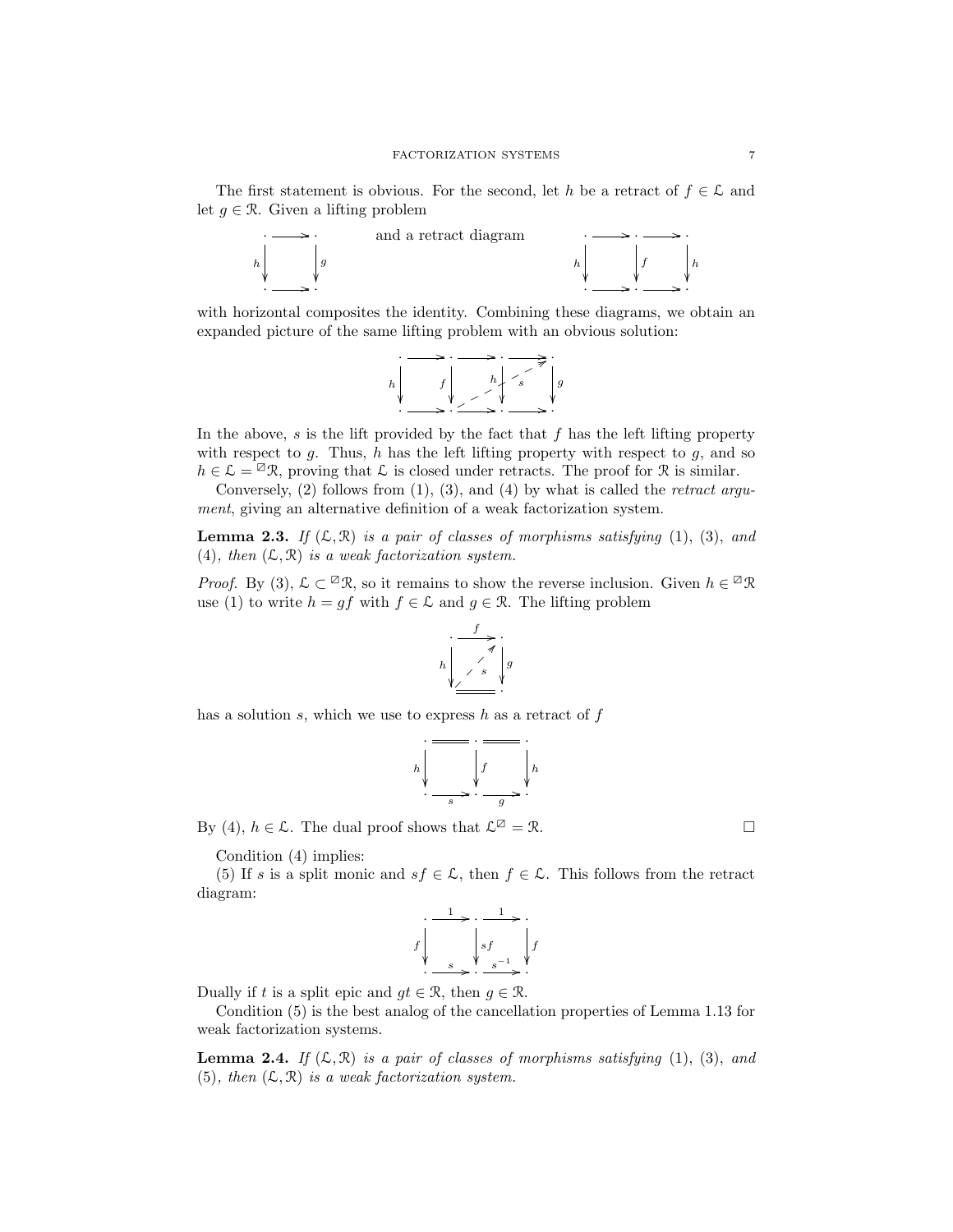*Proof.* Again, we must show that  $\mathcal{L} = \mathbb{Z} \mathbb{R}$ ;  $\mathcal{R} = \mathcal{L} \mathbb{Z}$  follows dually. By (3),  $\mathcal{L} \subset \mathbb{Z} \mathbb{R}$ . Given  $h \in \mathbb{Z} \mathcal{R}$ , write  $h = gf$  as in the proof of  $(2.3)$  and use the same lifting problem to define s. Commutativity of the upper triangle tells us that  $sh = f \in \mathcal{L}$ and commutativity of the lower triangle says that s is split monic. So  $h \in \mathcal{L}$  by (5).

For convenience, we record the results of this discussion in the following definition.

**Definition 2.5.** A weak factorization system in a category  $\mathcal{K}$  is a pair  $(\mathcal{L}, \mathcal{R})$  of distinguished classes of morphisms such that

(1) Every  $h \in \text{mor } \mathcal{K}$  can be factored as  $h = gf$  with  $f \in \mathcal{L}$  and  $g \in \mathcal{R}$ .

 $(3)$   $\mathcal{L} \boxtimes \mathcal{R}$ .

and either of the following conditions hold

(4)  $\mathcal{L}$  and  $\mathcal{R}$  are closed under retracts.

(5) If s is split monic and  $sf \in \mathcal{L}$  then  $f \in \mathcal{L}$ , and if t is split epic and  $gt \in \mathcal{R}$ then  $q \in \mathcal{R}$ .

Model categories provide numerous examples of weak factorization systems, though we defer the task of making this connection explicit until the next section. For now, we give a simple example that provides a nice comparison with Example 1.10.

**Example 2.6.** The classes  $\mathcal{L}$  of monomorphisms and  $\mathcal{R}$  of epimorphisms form a weak factorization system in **Set**. This is not an orthogonal factorization system because solutions to the lifting problem (2.1) are no longer unique when the positions of the epimorphism and the monomorphism are reversed.

Example 2.7. Any orthogonal factorization system is a weak factorization system, as is most easily seen by comparing Definition 1.9 with Definition 2.2.

The classes  $\mathcal L$  and  $\mathcal R$  of a weak factorization system still have several nice closure properties, which are also shared by orthogonal factorization systems.

**Definition 2.8.** Let  $\mathcal{K}$  be a cocomplete category. A class of morphisms  $\mathcal{E}$  in  $\mathcal{K}$  is called saturated if

(i)  $\&$  is closed under pushouts; i.e., if

$$
\cdot \xrightarrow{\cdot} \cdot
$$
\n
$$
\cdot \xrightarrow{\cdot} \cdot \xrightarrow{\cdot} \cdot
$$
\n
$$
\cdot \xrightarrow{\cdot} \cdot \xrightarrow{\cdot}
$$

is a pushout square with  $e \in \mathcal{E}$ , then  $\tilde{e} \in \mathcal{E}$ .

(ii)  $\mathcal E$  is closed under retracts.

(iii)  $\mathcal E$  is closed under *transfinite composition*; i.e., if  $\lambda$  is a non-empty ordinal regarded as a category and  $X : \lambda \to \mathcal{K}$  is a colimit preserving functor such that for all  $\beta < \lambda$  the natural map

$$
\mathrm{colim}_{\alpha<\beta}X^{\alpha} \to X^{\beta}
$$

is in  $\mathcal{E}^1$ , then the induced map

$$
X^0 \to \mathrm{colim}_{\alpha < \lambda} X^\alpha
$$

is in  $\mathcal E$ . This morphism is called the *transfinite composite* of X.

<sup>&</sup>lt;sup>1</sup>Equivalently, such that  $X^{\beta} \to X^{\beta+1}$  is in  $\mathcal E$  for all  $\beta + 1 < \lambda$ .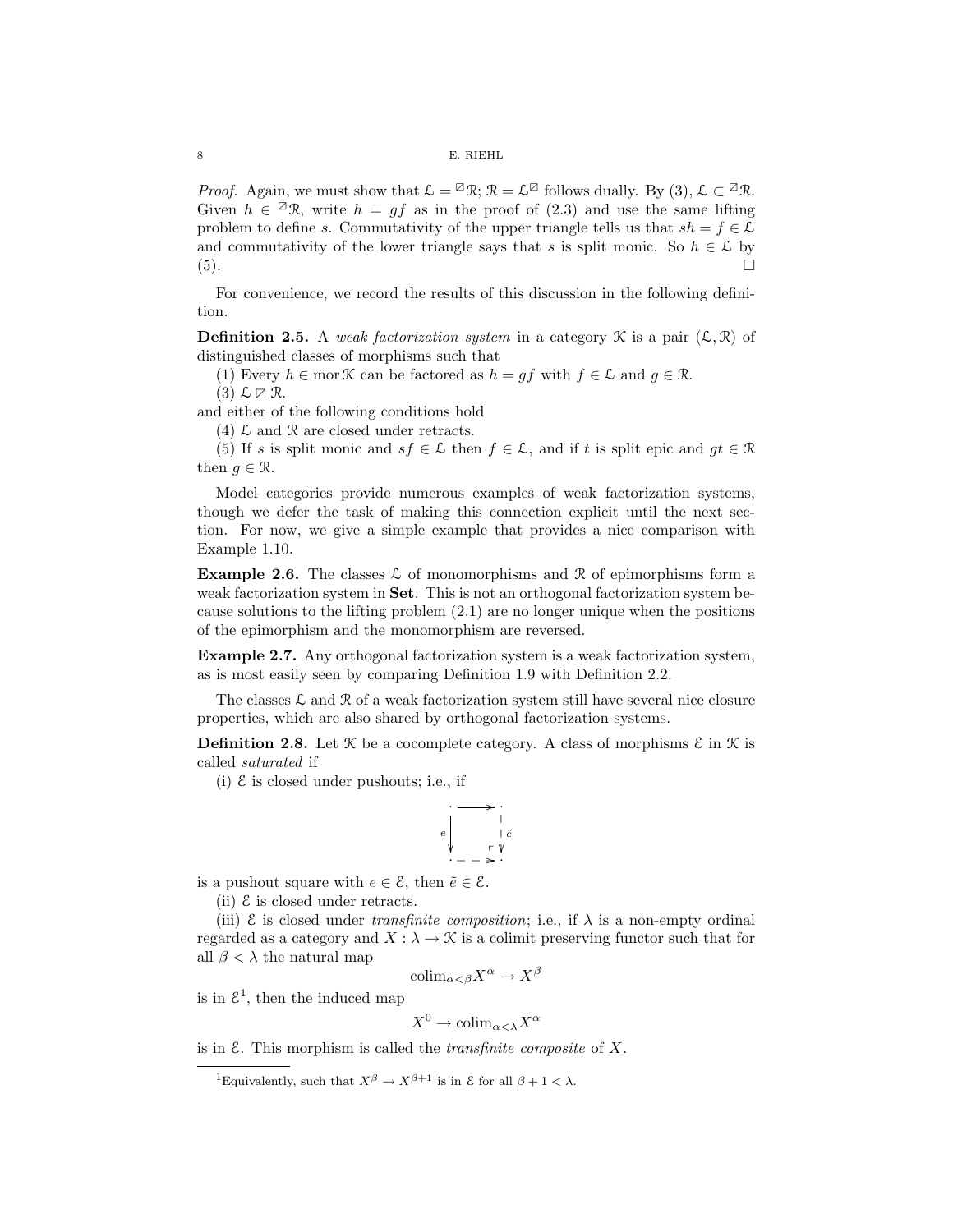Remark 2.9. Let  $\mathcal E$  be saturated. Then  $\mathcal E$  necessarily contains all isomorphisms by property (iii) applied to the ordinal  $1 = \{0\}$ . E is also closed under composition, by property (iii) applied to the ordinal  $3 = \{0, 1, 2\}.$ 

Properties (i) and (iii) together imply that  $\mathcal E$  is closed under arbitrary coproducts, taken in  $\mathcal{K}^2$ . Suppose we have a collection of morphisms  $e_\alpha: x_\alpha \to y_\alpha$  in  $\mathcal{E}$  indexed by the ordinals  $\alpha < \lambda$  for some ordinal  $\lambda$ . For each  $\beta < \lambda$  define  $e'_{\beta}$  to be the pushout

$$
x_{\beta} \longrightarrow (\sqcup_{\alpha < \beta} y_{\alpha}) \sqcup (\sqcup_{\beta \leq \alpha < \lambda} x_{\alpha})
$$
  
\n
$$
e_{\beta} \downarrow \qquad \qquad \downarrow e'_{\beta}
$$
  
\n
$$
y_{\beta} \longrightarrow (\sqcup_{\alpha \leq \beta} y_{\alpha}) \sqcup (\sqcup_{\beta < \alpha < \lambda} x_{\alpha})
$$

along the obvious inclusion. Then  $\Box_{\alpha<\lambda}e_{\alpha}$  is the transfinite composite of the  $e'_{\alpha}$ , and hence lies in E.

**Theorem 2.10.** Let  $K$  be a cocomplete category and let  $M$  be a fixed class of maps in K. Let  $\mathcal{E} = \mathbb{Z} \mathcal{M}$ . Then  $\mathcal{E}$  is saturated.

*Proof.* To show that  $\mathcal E$  satisfies (i), let  $\tilde{e}$  be a pushout of  $e \in \mathcal E$  and consider a lifting problem



with  $m \in \mathcal{M}$ . Because  $e \boxtimes m$ , there is a lift l, which induces the solution  $\hat{l}$  to our lifting problem by the universal property of the pushout

$$
\begin{array}{c}\n\cdot & \xrightarrow{\cdot} & \xrightarrow{\cdot} & \cdot \\
\downarrow & \downarrow & \nearrow & \downarrow \\
\downarrow & \searrow & \searrow & \searrow & \searrow \\
\downarrow & \searrow & \searrow & \searrow & \searrow\n\end{array}
$$

Thus  $\tilde{e} \in \mathcal{E} = \mathbb{Z} \mathfrak{M}$ .

For (ii), now suppose that  $\tilde{e}$  is a retract of e and consider the following lifting problem



with  $m \in \mathcal{M}$  as above. Because  $e \boxtimes m$ , there is a lift l as shown

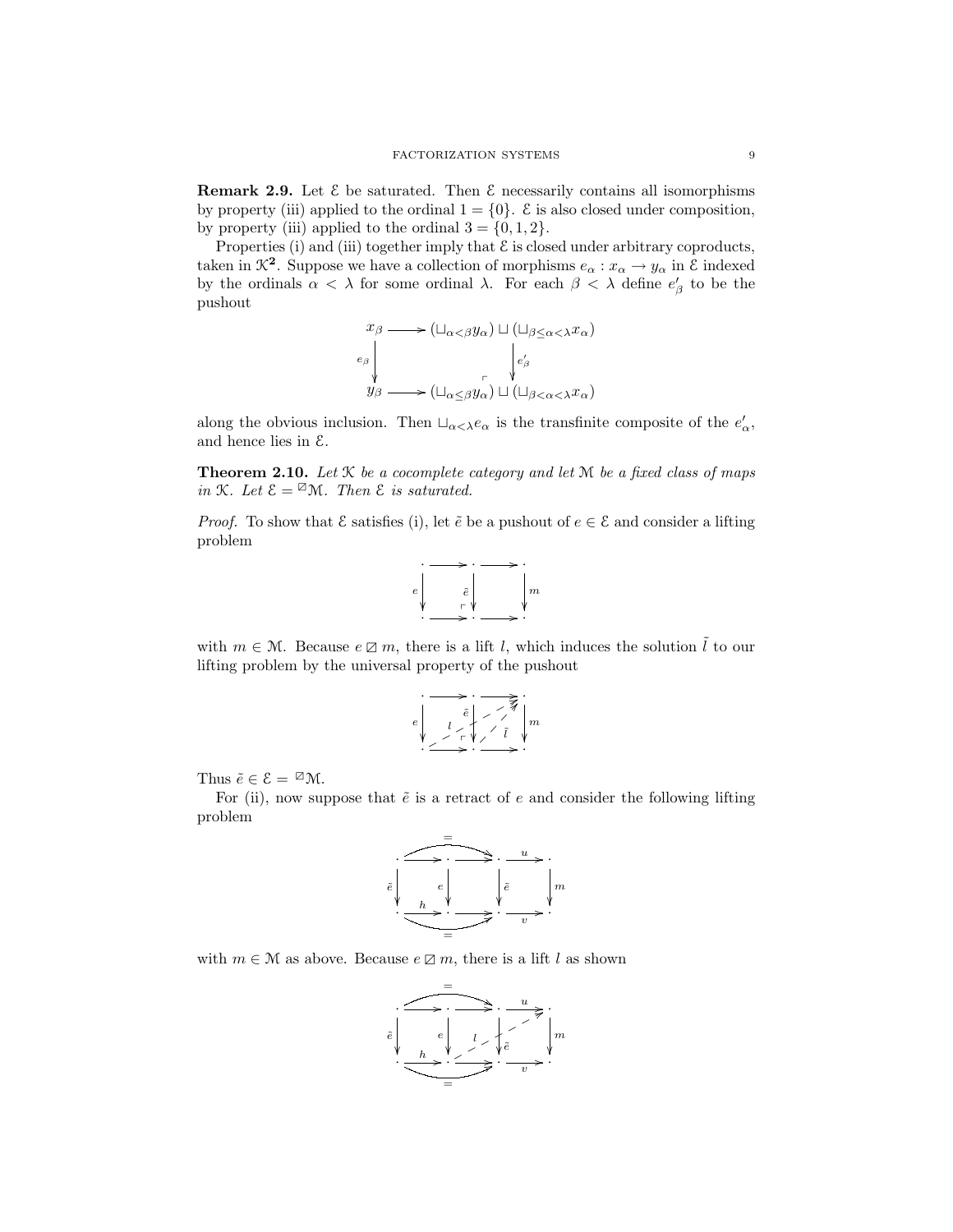and the composite lh is the solution to our lifting problem given by u and v. Thus  $\epsilon$  satisfies (ii).<sup>2</sup>

For (iii), we use transfinite induction. The base case for the ordinal 1 is trivial because isomorphisms satisfy the left lifting property with respect to any map, but it is instructive to see how this works for the ordinal 2, which we regard as the category 2 with two objects and a unique non-identity arrow:  $0 \rightarrow 1$ . Suppose  $X: \mathbf{2} \to \mathcal{K}$  is a functor such that the map  $X^0 \to X^1$  is in  $\mathcal{E}$ . Let  $X^2$  be the colimit of  $X^0 \to X^1$ ; we wish to show that the composite  $X^0 \to X^2$  has the left lifting property with respect to M. Given  $m \in \mathcal{M}$  and a lifting problem as shown, we factor  $X^0 \to X^2$  and use the lifting property of  $X^0 \to X^1$  with respect to m to define the map l:



Now a is the summit of a cone under  $X^0 \to X^1$ , so there is a map  $h: X^2 \to a$ defined by the universal property of the colimit  $X^2$  such that the upper triangle of



commutes. The lower triangle commutes by the uniqueness of this universal property, since ml and  $X^1 \to X^2 \to b$  define the same cone with summit b. Thus h is the desired lift and  $X^0 \to X^2$  is in  $\mathcal{E}$ .

For the inductive hypothesis, suppose we have shown that  $\mathcal E$  is closed under  $\beta$ composition for all ordinals  $\beta < \lambda$ . Let  $X : \lambda \to \mathcal{K}$  be a colimit preserving functor with each morphism  $\text{colim}_{\alpha < \beta} X^{\alpha} \to X^{\beta}$  in  $\mathcal{E}$ . By hypothesis, the composites  $e_{\beta}: X^0 \to X^{\beta}$  are in  $\mathcal E$  so there exist lifts  $l_{\beta}: X^{\beta} \to a$  as shown



which define a cone under the diagram  $X$  with summit  $a$ . Hence, there is a map  $h$ induced by the universal property of the colimit; the proof that  $h$  is the desired lift is exactly analogous to the case where  $\lambda = 2$ . Thus,  $\epsilon$  satisfies (iii), which shows

<sup>&</sup>lt;sup>2</sup>This is the same proof that was given at the beginning of this section. It is repeated here to emphasize that we only need that  $\mathcal{E} = \mathbb{Z} \mathcal{M}$  and not that  $\mathcal{E}$  is the left class of a weak factorization system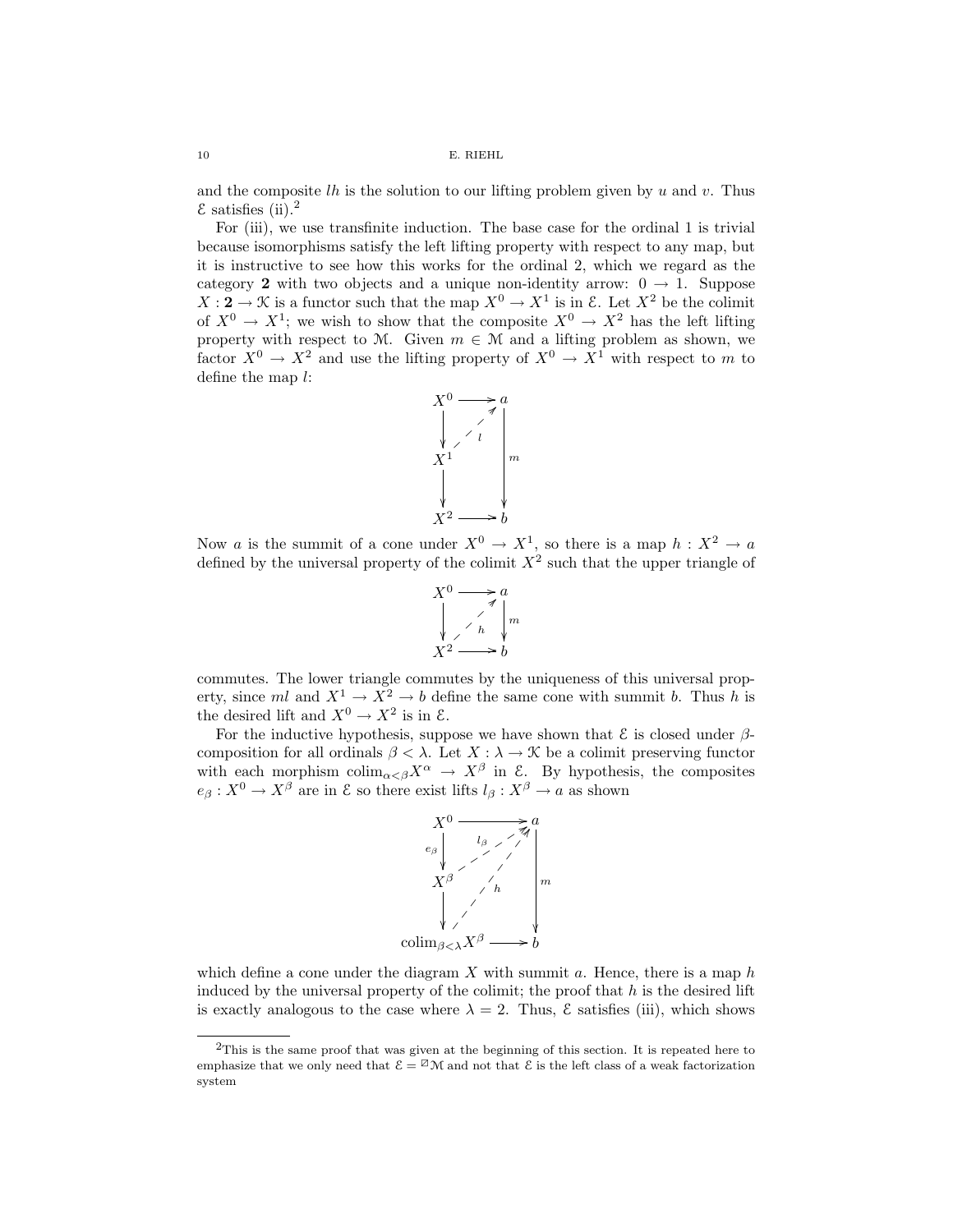that any class of maps defined by a left lifting property in a cocomplete category is saturated.  $\square$ 

The corollory of course is that if  $(\mathcal{L}, \mathcal{R})$  is a weak factorization system, then  $\mathcal{L}$ is saturated and R is closed under retracts, products, pullbacks, and composition. Note that as in the case of orthogonal factorization systems, these closure properties have nothing to do with factorization; the proofs rely only on the lifting properties.

Now that we know that the classes  $\mathcal L$  and  $\mathcal R$  contain all isomorphisms of  $\mathcal K$ , the argument given for the first part of Lemma 1.13 proves the following:

**Lemma 2.11.** If  $(L, \mathcal{R})$  is a weak factorization system in a category  $K$ , then  $L \cap \mathcal{R}$ is the class of isomorphisms in K.

## 3. Functorial Weak Factorization Systems

Many weak factorization systems are functorial, though in the absence of unique lifts, we need to be slightly more careful about what this means. It is instructive to compare the following definition with condition (III) for orthogonal factorization systems.

**Definition 3.1.** A weak factorization system  $(\mathcal{L}, \mathcal{R})$  is functorial if there is a pair of functors  $L, R : \mathcal{K}^2 \to \mathcal{K}^2$  such that

$$
dom L = dom, \qquad cod R = cod, \qquad cod L = dom R,
$$

and  $f = Rf \cdot Lf$  with  $Lf \in \mathcal{L}$  and  $Rf \in \mathcal{R}$  for every  $f \in \text{mor }\mathcal{K}$ .

**Remark 3.2.** The functors  $L$  and  $R$  can be equivalently described by the functor

$$
F = \text{cod}L = \text{dom}R : \mathcal{K}^2 \to \mathcal{K}
$$

and natural transformations  $\lambda : dom \to F$  and  $\rho : F \to cod$  such that  $\kappa = \rho \cdot \lambda$  and  $\lambda_f \in \mathcal{L}$  and  $\rho_f \in \mathcal{R}$  for all morphisms f; explicitly, the factorization of  $f \in \text{mor } \mathcal{K}$ is given by



We call the triple  $(F, \lambda, \rho)$  a functorial realization for the weak factorization  $(L, \mathcal{R})$ . Naturality of  $\lambda$  and  $\rho$  implies that for any commutative square (1.15), the diagram



commutes.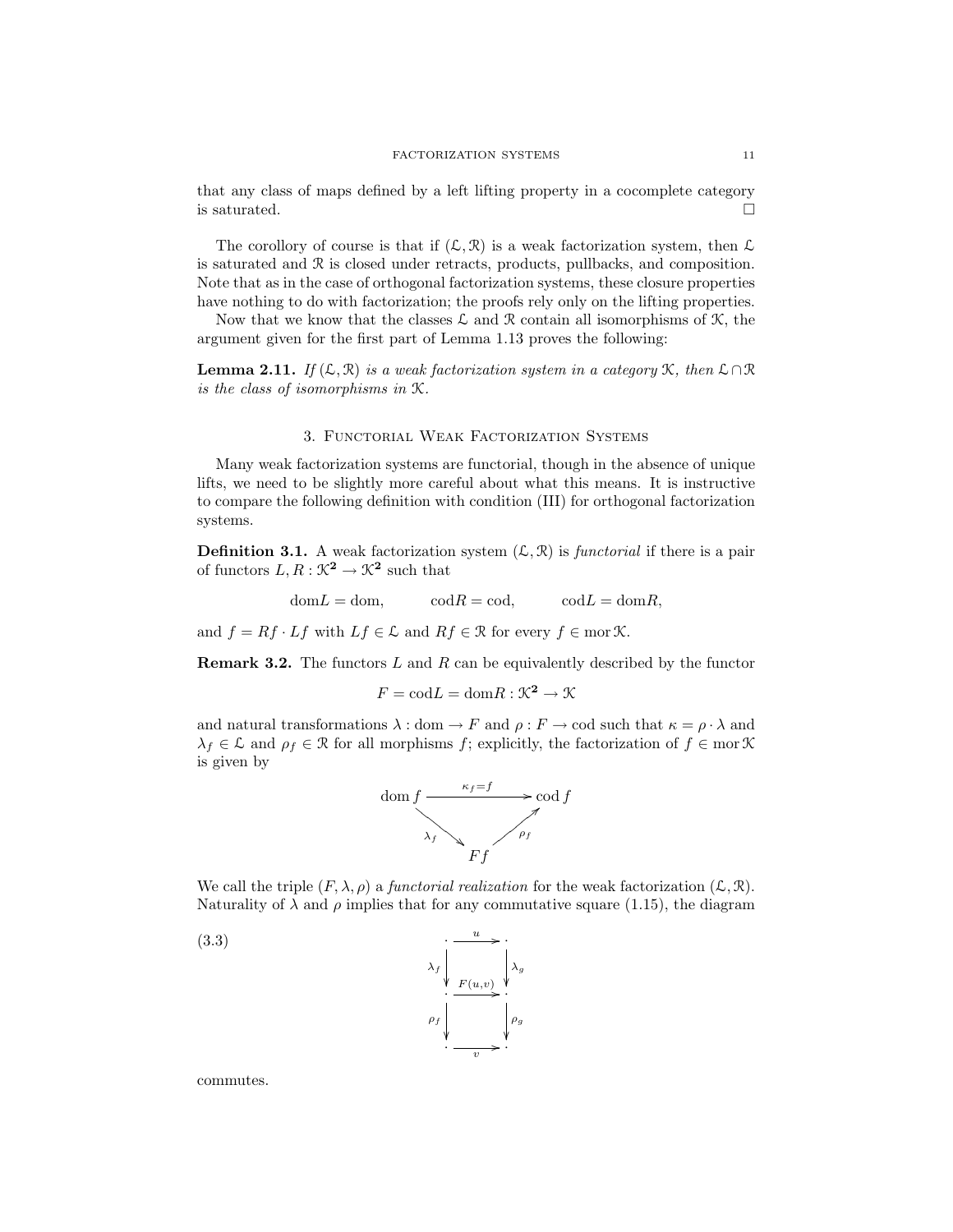A functorial realization of a weak factorization system determines the system itself. Suppose  $f \in \mathcal{L}$ . The factorization of any  $f \in \mathcal{L}$  gives rise to a lifting problem



which necessarily has a solution s. Dually, if  $g \in \mathcal{R}$ , its factorization gives rise to a lifting problem

$$
\lambda_g \sqrt{\begin{array}{c}\n t \nearrow \\
 t \nearrow \\
 t \nearrow \\
 t \nearrow \\
 \searrow \\
 \hline\n \rho_g\n \end{array}} g
$$

which has a solution t. Accordingly, given a functorial realization  $(F, \lambda, \rho)$  of a weak factorization system  $(\mathcal{L}, \mathcal{R})$ , define

(3.4) 
$$
\mathcal{L}_F := \{ f \mid \exists s : \lambda_f = s \cdot f, \rho_f \cdot s = 1 \},
$$

$$
\mathcal{R}_F := \{ g \mid \exists t : \rho_g = g \cdot t, t \cdot \lambda_f = 1 \}.
$$

Given  $f \in \mathcal{L}_F$  and  $g \in \mathcal{R}_F$  the lifts s and t allow one to construct a solution to the lifting problem (2.1)



by taking  $w = t \cdot F(u, v) \cdot s$ . The equations defining the lifts s and t guarantee that the required triangles commute.

**Theorem 3.6.** (a) For every weak factorization system  $(\mathcal{L}, \mathcal{R})$  with functorial realization  $(F, \lambda, \rho)$ , the classes  $\mathcal{L} = \mathcal{L}_F$  and  $\mathcal{R} = \mathcal{R}_F$ .

(b) For any triple  $(F: \mathcal{K}^2 \to \mathcal{K}, \lambda : \text{dom} \to F, \rho : F \to \text{cod})$  with  $\kappa = \rho \cdot \lambda$  and such that  $\lambda_f \in \mathcal{L}_F$  and  $\rho_f \in \mathcal{R}_F$  for all  $f \in mor\mathcal{K}$ , the pair  $(\mathcal{L}_F, \mathcal{R}_F)$  is a weak factorization system with functorial realization  $(F, \lambda, \rho)$ .

*Proof.* (a) By definition  $f \in \mathcal{L}_F$  satisfies  $s \cdot f = \lambda_f \in \mathcal{L}$  with s a split monic, so  $\mathcal{L}_F \subset \mathcal{L}$  by (5) and similarly  $\mathcal{R}_F \subset \mathcal{R}$ . Conversely, if  $f \in \mathcal{L}$ , factor  $f = \rho_f \lambda_f$  and use  $f \boxtimes \rho_f$  as in the proof of Lemma 2.3 to find a lift s such that  $\lambda_f = s \cdot f$  and  $\rho_f \cdot s = 1$ . Hence,  $\mathcal{L} \subset \mathcal{L}_F$  and dually  $\mathcal{R} \subset \mathcal{R}_F$ .

(b) The equality  $\kappa = \rho \cdot \lambda$  gives factorization and (3.5) shows that  $\mathcal{L}_F \boxtimes \mathcal{R}_F$ . We show that  $\mathcal{L}_F$  and  $\mathcal{R}_F$  are closed under retracts. Given a retract diagram

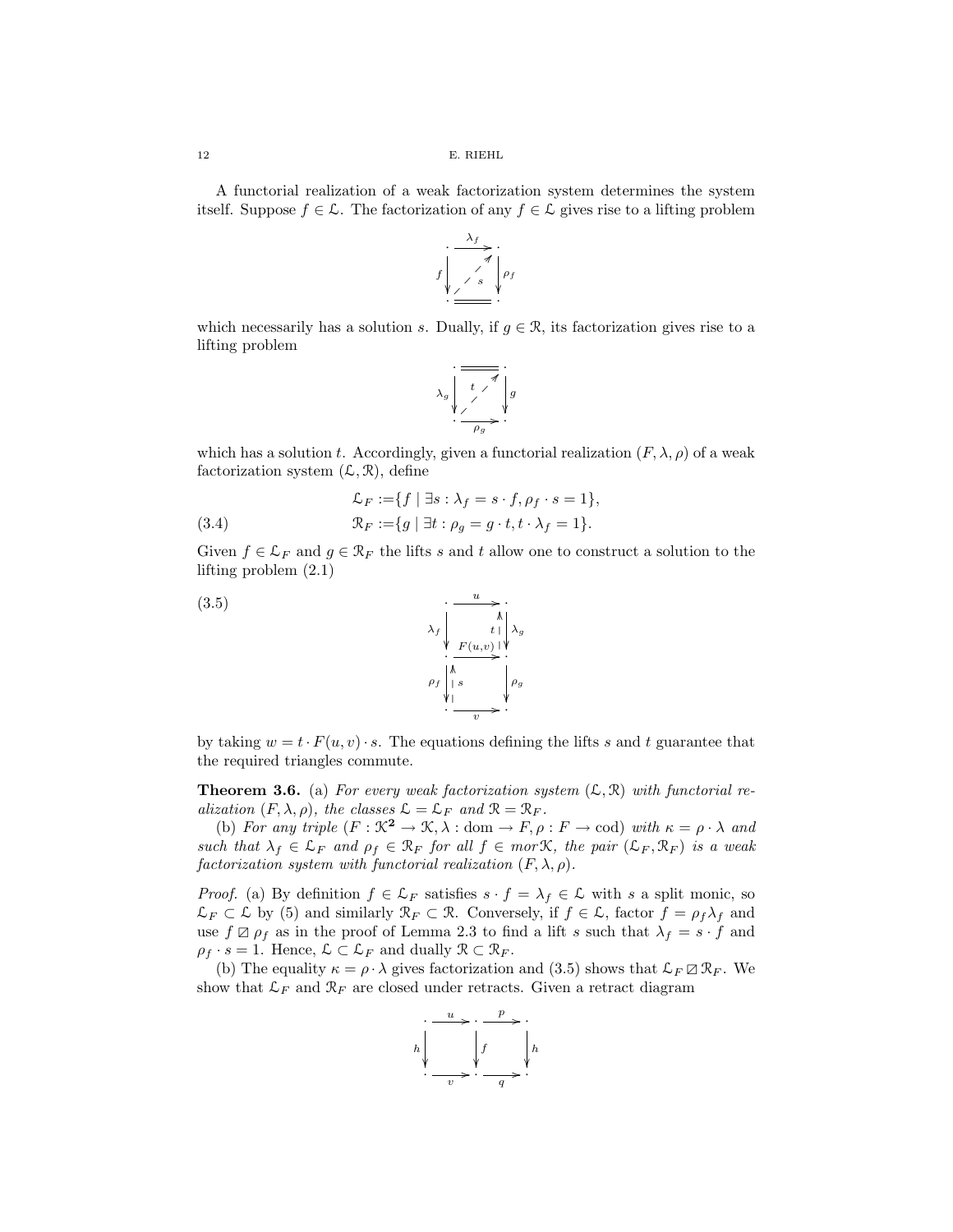factor  $f$  and  $h$  to obtain

$$
\begin{array}{c}\n\cdot & u & \rightarrow & p \\
\lambda_h & \lambda_f & \lambda_h \\
\hline\n\cdot & \cdot & \cdot \\
P(h) & \lambda_f & P(h,q) \\
\hline\n\cdot & \cdot & \cdot \\
\hline\n\cdot & \cdot & \cdot \\
\hline\n\cdot & \cdot & \cdot \\
\hline\n\cdot & \cdot & \cdot \\
\hline\n\cdot & \cdot & \cdot \\
\hline\n\cdot & \cdot & \cdot \\
\hline\n\end{array}
$$

If  $f \in \mathcal{L}_F$  there exists a lift s such that  $\lambda_f = s \cdot f$  and  $\rho_f \cdot s = 1$ . Define  $j =$  $F(p,q) \cdot s \cdot v$ . Then using that the outer horizontal composites are the identity, j satisfies  $\lambda_h = j \cdot h$  and  $\rho_h \cdot j = 1$ . Hence,  $h \in \mathcal{L}_F$  and a dual argument shows  $\mathcal{R}_F$  is closed under retracts as well. This implies that  $(\mathcal{L}_F, \mathcal{R}_F)$  satisfies (4). Hence, this pair is a weak factorization system with functoral realization  $(F, \lambda, \rho)$ .

Remark 3.7. In a functorial weak factorization system, the middle arrow in (3.3) depends functorially on  $u$  and  $v$ , but it is not in general the *unique* choice such that this diagram commutes. Surprisingly, to guarantee uniqueness it suffices to impose a condition on the functorial factorization of trivial arrows  $(f, f) : 1_{\text{dom } f} \to 1_{\text{cod } f}$ in  $\mathcal{K}^2$ . Specifically, one requires that the factorization of this square is



or at least something isomorphic to it. A functorial weak factorization system satisfying this condition is called an Eilenberg-Moore factorization system by [7], which gives a proof that these are equivalent to orthogonal factorization systems (i.e., that functorial factorizations plus an identity condition implies unique choice). On the other hand, there are many functorial weak factorization systems that exist in nature (see Theorem 4.4 below) that are not orthogonal factorization systems, which suggests that this identity condition is unreasonable to expect.

Rosicky and Tholen prove that many functorial weak factorization systems arise as lax algebras for the squaring monad described in Theorem 1.16. These include all cofibrantly generated weak factorization systems in a locally presentable category. See [10] for details.

#### 4. Weak Factorization Systems and Model Categories

The language of weak factorization systems allows us to give a particularly concise definition of a model category. There are many good references for this subject such as  $[1]$  or  $[5]$ .

**Definition 4.1.** A model category  $K$  is a complete and cocomplete category together with three distinguished classes of morphisms — the cofibrations C, the fibrations  $\mathcal{F}$ , and the *weak equivalences*  $\mathcal{W}$  — satisfying the following axioms:

 $(M1)$  The class W is closed under retracts and satisfies the 2 of 3 property: if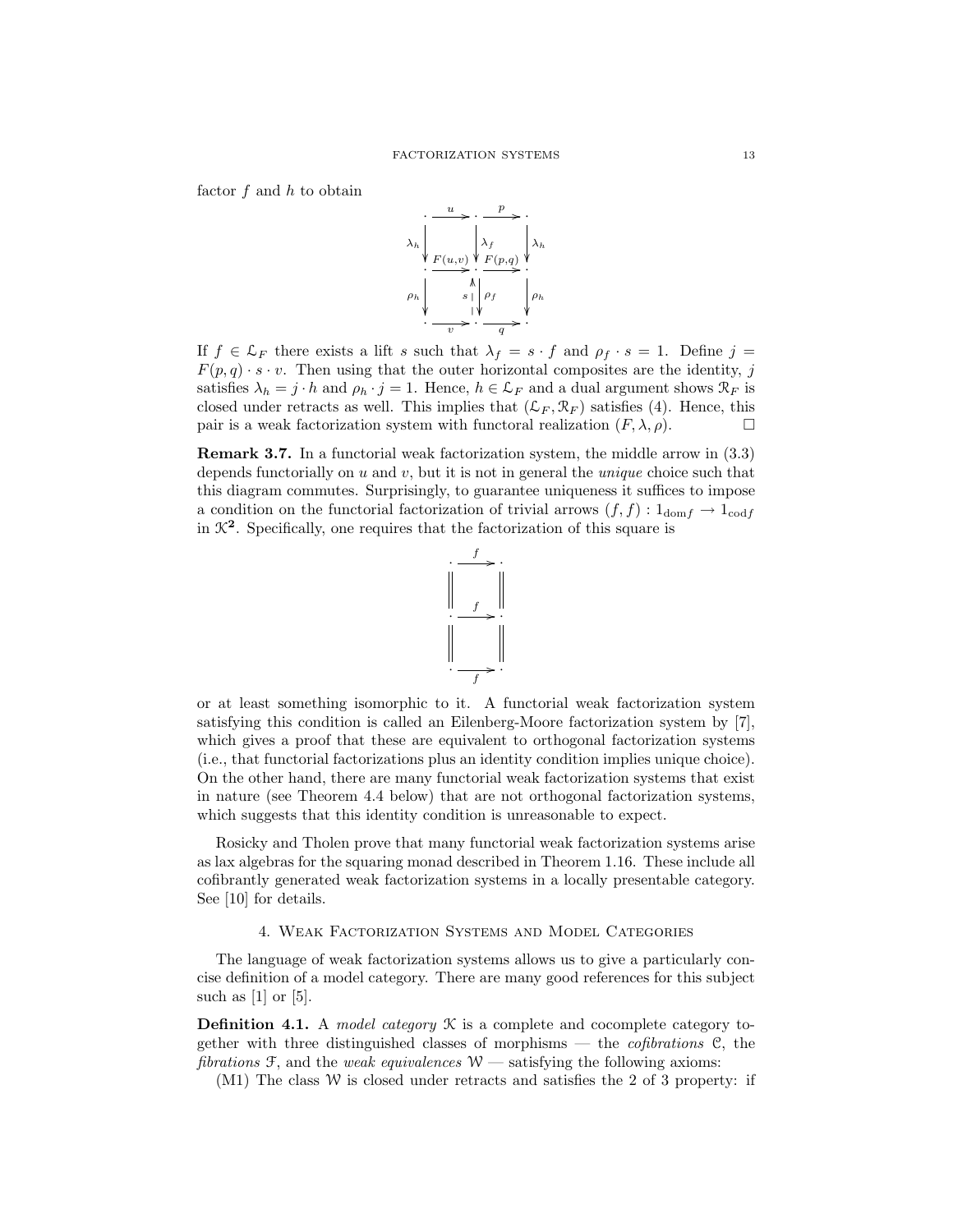$f, g \in \text{mor } \mathcal{K}$  are such that any two of  $f, g$ , or  $fg$  is a weak equivalence, so is the third.

(M2) The pairs  $(\mathcal{C} \cap \mathcal{W}, \mathcal{F})$  and  $(\mathcal{C}, \mathcal{F} \cap \mathcal{W})$  are both weak factorization systems on K.

Model categories provide a particularly abundant source of weak factorization systems. Conversely, any weak factorization system  $(\mathcal{L}, \mathcal{R})$  in a complete and cocomplete category  $\mathcal K$  can be extended to a model structure with  $\mathcal C = \mathcal L, \mathcal F = \mathcal R,$ and  $W = \text{mor } \mathcal{K}$ . This structure is not particularly interesting.

Hovey [5] notes that the weak factorization systems in most familiar model structures are in fact functorial. Furthermore, many of them are *cofibrantly generated*, which means that the right class of each weak factorization system is defined to be those maps with the right lifting property with respect to some set of maps. The left class is then defined to be those maps with the left lifting property with respect to the right class.

The main tool for constructing cofibrantly generated weak factorization systems is Quillen's small object argument, which takes a set of maps I with a certain condition about their domains and produces a functorial weak factorization system  $(\mathbb{Z}(\mathcal{I}^{\boxtimes}), \mathcal{I}^{\boxtimes})$ . When this argument can be applied, the left class  $\mathbb{Z}(\mathcal{I}^{\boxtimes})$  is the smallest saturated class of morphisms containing I, called the saturation of I.

We won't attempt to reproduce the theory of cofibrantly generated model categories (see [5] for a good exposition), but we do give a few definitions leading up to a statement of Quillen's small object argument, which produces the cofibrantly generated functorial weak factorization systems.

When  $\kappa$  is a regular cardinal, we say that an ordinal  $\lambda$  is  $\kappa$ -filtered if every subset of cardinal less than  $\kappa$  has an upper bound in  $\lambda$ .

**Definition 4.2.** Let  $\mathcal{K}$  be a locally small, cocomplete category, let  $\mathcal{E}$  be a class of maps in K, and let  $\kappa$  be a regular cardinal. An object A of K is  $\kappa$ -small relative to E if for every κ-filtered ordinal λ, and every colimit preserving functor X : λ → K such that  $e_{\beta}: \text{colim}_{\alpha < \beta} X^{\alpha} \to X^{\beta}$  is in  $\mathcal E$  for all  $\beta < \lambda$ , the canonical map

$$
\psi : \text{colim}_{\beta < \lambda} \mathcal{K}(A, X^{\beta}) \longrightarrow \mathcal{K}(A, \text{colim}_{\beta < \lambda} X^{\beta})
$$

is a bijection. We say A is *small relative to*  $\mathcal E$  if A is  $\kappa$ -small for some regular cardinal  $\kappa$ , and say that A is small if it is small relative to mor  $\mathcal{K}$ .

The colimit on the left is a quotient of

$$
\sqcup_{\beta} \mathcal{K}(A, X^{\beta})
$$

by the relation  $f \sim g$  iff there is some  $\gamma < \lambda$  such that the composites

$$
A\stackrel{f}\to X^\alpha\to X^\gamma\quad \ \ \text{and}\quad \ \ A\stackrel{g}\to X^\beta\to X^\gamma
$$

are equal. Thus,  $\psi$  is well-defined by composing any representative f by the appropriate map in the colimiting cone. In the examples,  $\psi$  is usually injective for all objects A. The main point of this definition comes from surjectivity, which says that if A is a small object, then any map  $A \to \text{colim}_{\beta < \lambda} X^{\beta}$  factors through some object in the colimit diagram.

**Example 4.3.** Any set is small. More precisely, a set A is  $|A|$ -small where  $|A|$ denotes the cardinality of A.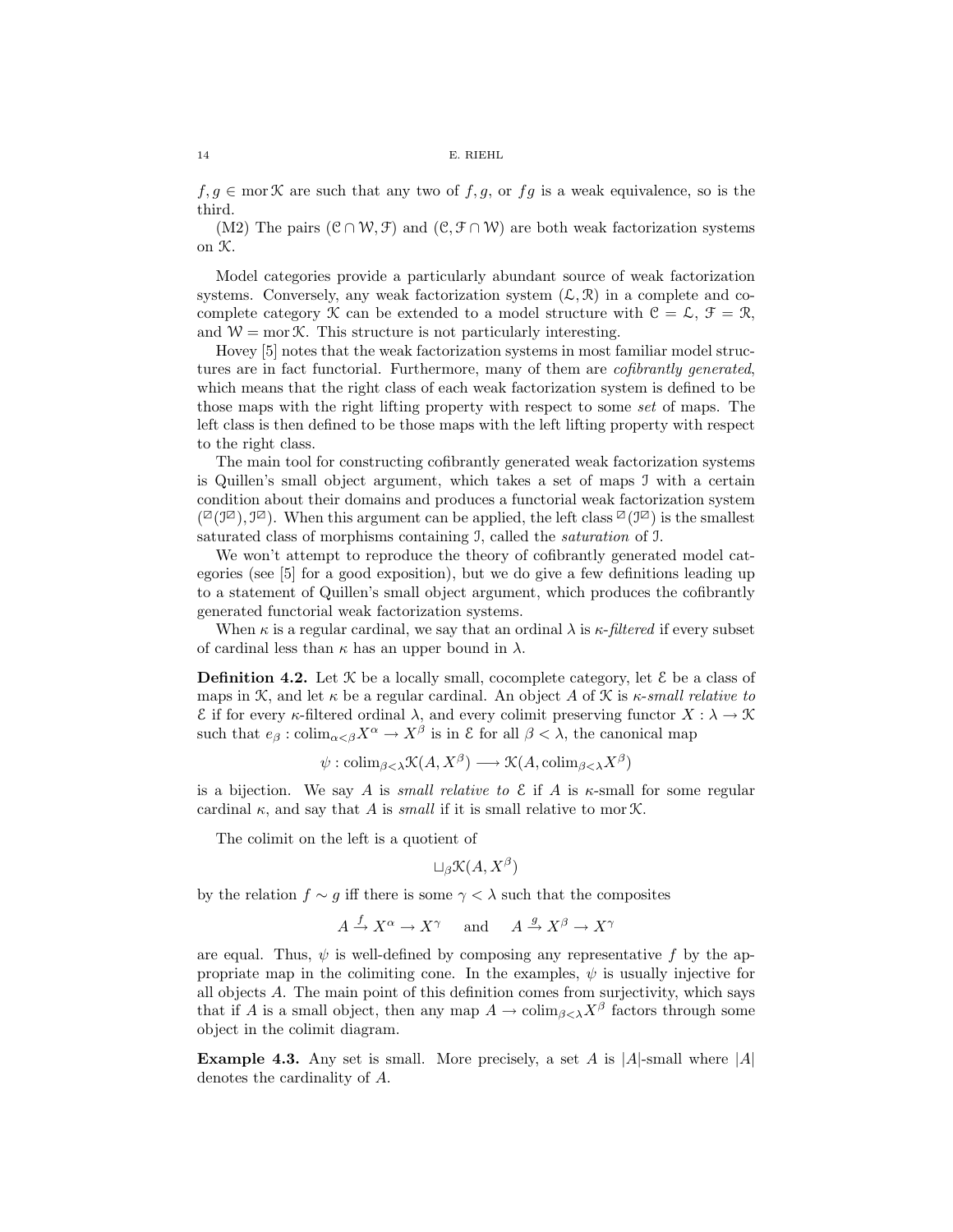**Theorem 4.4** (Small Object Argument). Let  $K$  be a locally small, cocomplete category, and let I be a set of maps that is small relative to transfinite compositions of pushouts of elements of 1. Then  $(\mathbb{Z}(\mathbb{Z}^{\mathbb{Z}}), \mathbb{Z}^{\mathbb{Z}})$  is a functorial weak factorization system.

*Proof.* It follows from the definitions that  $\mathbb{Z}(\mathcal{I}^{\mathbb{Z}})$  and  $\mathcal{I}^{\mathbb{Z}}$  satisfy the desired lifting properties. (Note there is something to show here; namely, that  $({}^{\mathbb{Z}}(\mathcal{I}^{\mathbb{Z}}))^{\mathbb{Z}} = \mathcal{I}^{\mathbb{Z}}$ , which is true because  $(-)^{\boxtimes}$  and  $^{\boxtimes}(-)$  form a Galois connection on subsets of mor  $\mathfrak{X}$ .) The small object argument will provide a functorial factorization, provided we choose all pushouts and colimits of all ordinal diagrams in  $K$  in advance.

Let  $\kappa$  be a sufficiently large cardinal so that all domains of morphisms in J are  $\kappa$ -small and let  $\lambda$  be a  $\kappa$ -filtered ordinal. Let  $f: X \to Y$  be any morphism in  $\mathcal{K}$ , and let  $X = Z^0$ . Let  $S_0$  be the set of commutative squares



with  $j \in \mathcal{I}$ . Define  $Z^1$  to be the pushout given by the diagram

$$
\bigcup_{S_0} A \longrightarrow Z^0
$$
  
\n
$$
\downarrow \qquad \qquad \downarrow_{i_1}
$$
  
\n
$$
\sqcup_{S_0} B \longrightarrow Z^1
$$

which exists because *K* is cocomplete. The maps  $q_0 = f : Z^0 \to Y$  and  $\sqcup_{S_0} B \to Y$ induce a map  $q_1 : Z^1 \to Y$ . Inductively, let  $S_\beta$  be the set of commutative squares

$$
A \longrightarrow Z^{\beta}
$$
  
\n
$$
j \downarrow \qquad \qquad q_n
$$
  
\n
$$
B \longrightarrow Y
$$

with  $j \in \mathcal{I}$ , and define  $Z^{\beta+1}$  to be the pushout

 $(4.5)$   $\qquad \qquad \Box_{S_n} A \longrightarrow B_n$  $\sqrt{p}$  $Z^\beta$  $i_{n+1}$ ŗ  $\sqcup_{S_n} B \longrightarrow Z^{\beta+1}$ 

The cone  $q_{\beta}: Z^{\beta} \to Y$  and  $\sqcup_{S_{\beta}} B \to Y$  induces a map  $q_{\beta+1}: Z^{\beta+1} \to Y$ . For limit ordinals  $\alpha$  define  $Z^{\alpha} = \text{colim}_{\beta < \alpha} Z^{\beta}$  and define  $q_{\alpha}: Z^{\alpha} \to Y$  to be the map induced by the  $q_\beta$ .

This construction yields a  $\lambda$ -sequence  $Z : \lambda \to \mathcal{K}$  and a cone under this sequence with summit Y. Let  $Z = \text{colim}_{\beta < \lambda} Z^{\beta}$ , and let  $i : X \to Z$  and  $q : Z \to Y$  be the induced maps to and from the colimit. This gives a factorization  $f = qi$  that is functorial because all of the colimits were chosen in advance.

It remains to show that  $i \in \mathbb{Z}(\mathcal{I}^{\mathbb{Z}})$  and  $q \in \mathcal{I}^{\mathbb{Z}}$ . The left hand factor i was constructed as a transfinite composite of pushouts of coproducts of elements of I and thus  $i \in \mathbb{Z}(\mathcal{I}^{\mathbb{Z}})$  by Remark 2.9 and Theorem 2.10. Hence, it remains only to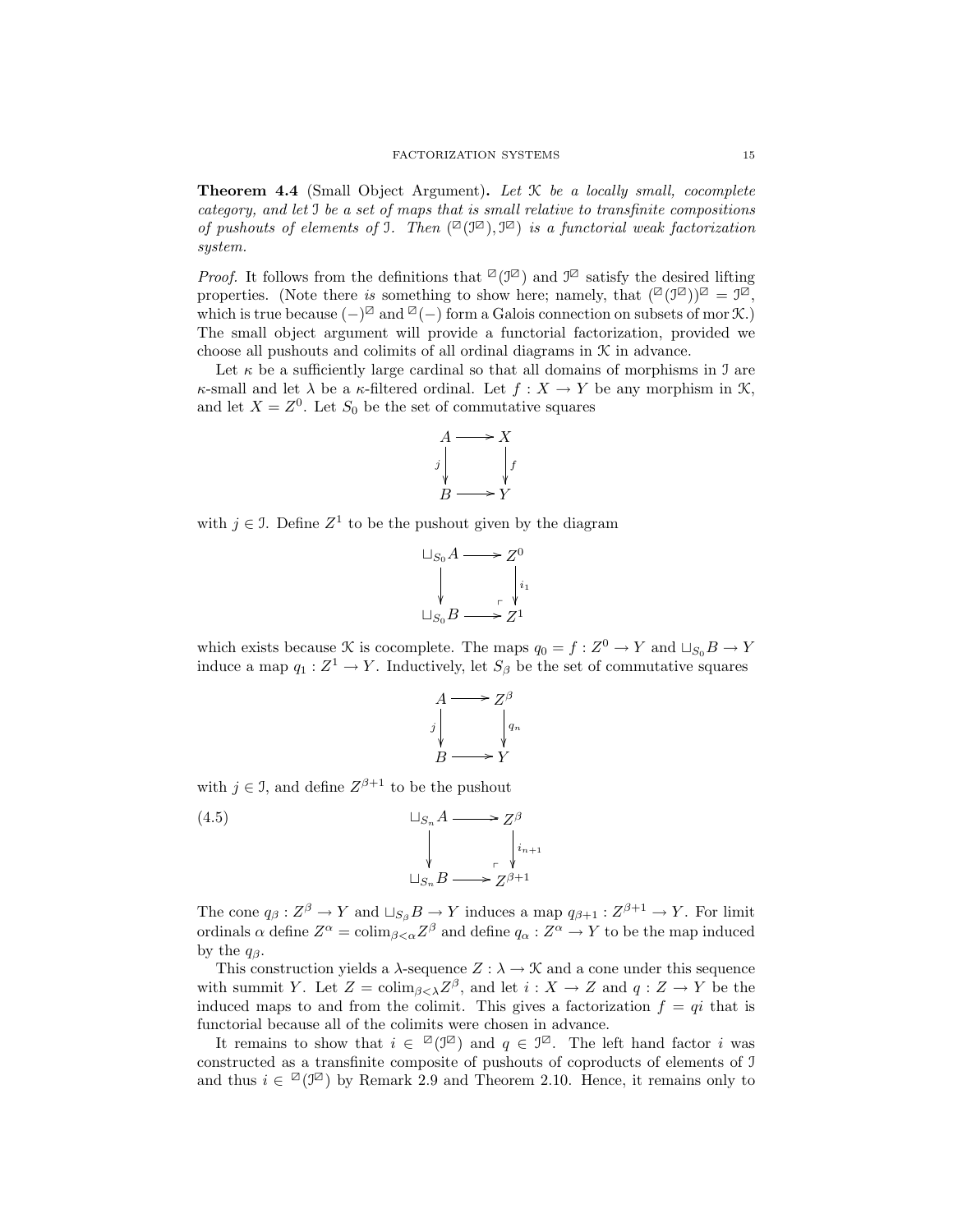show that  $q \in \mathcal{I}^{\mathbb{Z}}$ . Given a commutative square

$$
A \xrightarrow{u} Z
$$
  
\n
$$
j \qquad y
$$
  
\n
$$
B \xrightarrow{v} Y
$$

with  $j \in \mathcal{I}$ , A is  $\kappa$ -small and  $\lambda$  is  $\kappa$ -filtered, so there exists a factorization of u through some  $Z^{\beta}$  with  $\beta < \lambda$ . This gives a commutative diagram



The object  $Z^{\beta+1}$  was defined as the pushout over coproducts of such diagrams, so we have a map  $h: B \to Z^{\beta+1}$  such that



commutes. The top composite in this rectangle is  $u$ , so it is clear that this gives the desired lift.  $\Box$ 

# 5. Natural Weak Factorization Systems

In the context of a weak factorization system, functoriality of the factorization does not imply *naturality* of the lifts  $s$  and  $t$  of  $(3.5)$ . To begin with, we do not know in general that  $F(u, v)$  is the unique horizontal morphism that makes (3.5) commute. Surprisingly, this follows from a simple condition concerning the functorial factorization of trivial squares, which was described in Remark 3.7. Under this additional hypothesis, the arrow  $F(u, v)$  is unique, and it follows from Definition 1.1 that the result is an orthogonal factorization system.

As remarked above, a consequence of this result is that the uniqueness condition, while seemingly innocuous, is too much to hope for because many weak factorization systems are not orthogonal. Grandis and Tholen take a different approach in [4], ignoring the question of whether  $F(u, v)$  is unique, and asking instead that the lifts s and t be somehow naturally chosen. This leads them to formulate the definition of a natural weak factorization system, of which there are surprisingly many examples. Richard Garner has developed the theory of natural weak factorization systems much further in very recent years (see [2] and [3]).

The basic idea is that the factorization functors  $L$  and  $R$  of a functorial weak factorization system defined in  $(3.1)$  can often be replaced by a comonad  $\mathbb{L}$  and monad R respectively, and the resulting extra data can be used to construct natural lifts. A precise definition follows.

Let  $CAT/\mathcal{K}$  be the slice 2-category of small categories over  $\mathcal{K}$ . A monad  $(T, \mu, \eta)$ on  $f: \mathcal{A} \to \mathcal{K}$  in  $\mathbf{CAT}/\mathcal{K}$  is a monad  $(T, \mu, \eta)$  on  $\mathcal{A}$  in  $\mathbf{CAT}$  such that  $fT = f$  and  $f\eta = 1 = f\mu$ .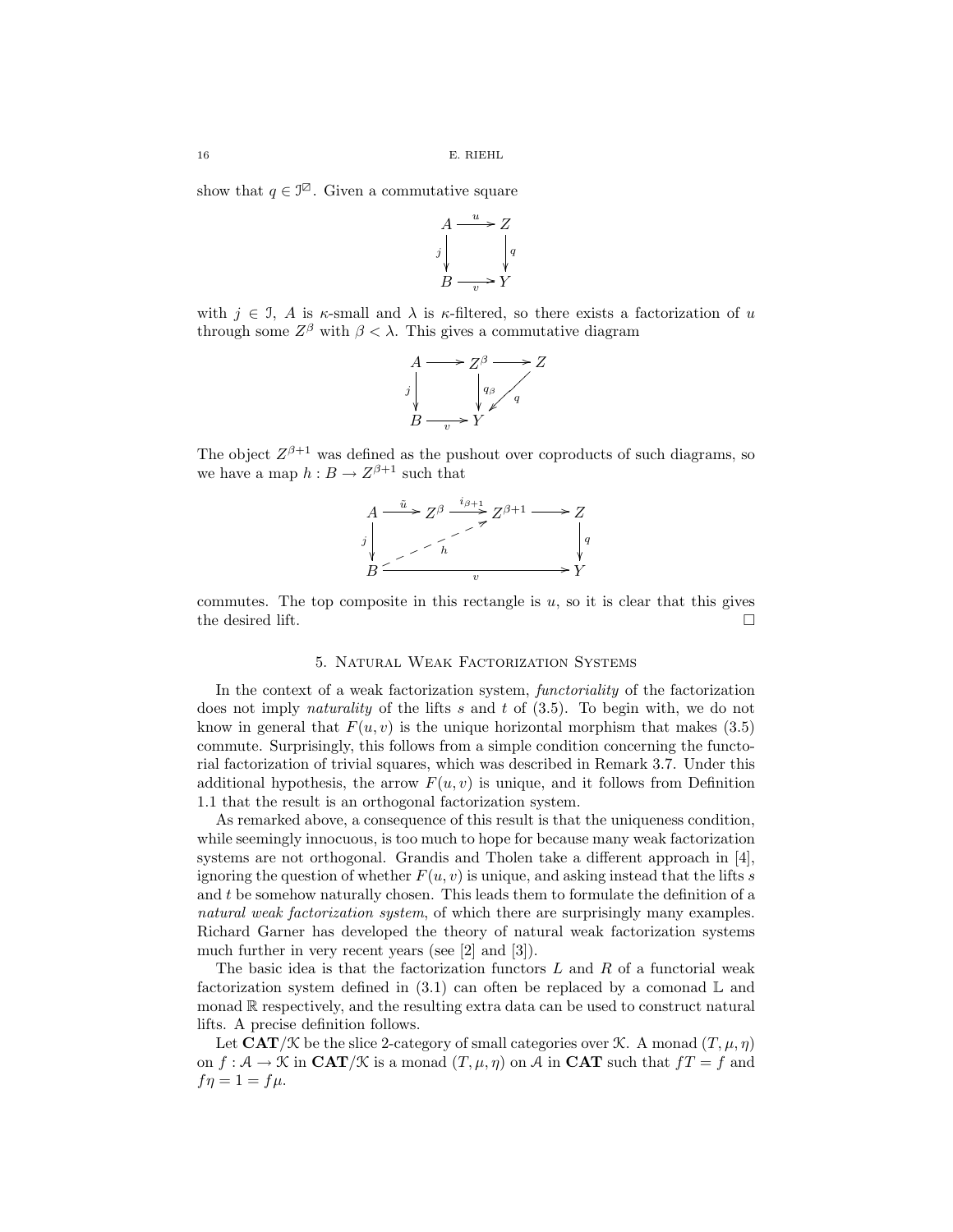**Definition 5.1.** A natural weak factorization system in a category  $\mathcal{K}$  is a pair  $(L, \mathbb{R})$  such that

- (i)  $\mathbb{L} = (L, \Phi, \Sigma)$  is a comonad on dom in  $\mathbf{CAT}/\mathcal{K}$ .
- (ii)  $\mathbb{R} = (R, \Lambda, \Pi)$  is a monad on cod in  $\mathbf{CAT}/\mathcal{K}$ .
- (iii) cod $L = \text{dom} R$ , cod $\Phi = \kappa_R$ , dom $\Lambda = \kappa_L$ .

**Example 5.2.** Let  $\mathcal{K}$  be any category with binary products. Then every  $h: X \to Y$ has a functorial graph factorization

$$
X \xrightarrow{(1,h)} X \times Y \xrightarrow{\pi_Y} Y.
$$

Dually, if  $K$  has binary coproducts, h has a functorial *cograph factorization* 

$$
X \xrightarrow{\iota_X} X \cup Y \xrightarrow{h+1} Y.
$$

Both of these can be made into natural weak factorization systems. Details are in [4].

When one keeps in mind that the factorizations of an orthogonal factorization system are unique up to unique isomorphism, the following result, also in [4], is not terribly surprising.

**Theorem 5.3.** Orthogonal factorization systems of  $\mathcal{K}$  are equivalently described as those natural weak factorization systems  $(\mathbb{L}, \mathbb{R})$  for when  $\mathbb{L}$  and  $\mathbb{R}$  are idempotent.

In [4], the authors assert that any cofibrantly generated weak factorization system in a locally finitely-presentable category is natural, though they do not give a proof. Garner's paper [3] works toward this result.

For a natural weak factorization system  $(\mathbb{L}, \mathbb{R})$ , we may construct the Eilenberg-Moore categories  $\mathcal{L}_L$  and  $\mathcal{R}_R$  for the comonad  $\mathbb L$  and the monad  $\mathbb R$ , respectively. An object of  $\mathcal{L}_{\mathbb{L}}$  is a pair  $(f, (1, s) : f \to Lf) \in ob \mathcal{K}^2 \times mor \mathcal{K}^2$  such that



The arrow s of K is a given splitting of  $\rho_f = Rf$  as in (3.5) and must be respected by morphisms in  $\mathcal{L}_\mathbb{L}$ . Objects of  $\mathcal{R}_\mathbb{R}$  are pairs  $(g,(t,1): Rg \to g) \in ob \mathcal{K}^2 \times mor \mathcal{K}^2$ satisfying a dual condition; the arrow t is a given splitting of  $\lambda_f = Lf$ .

Because the splittings of a natural weak factorization system are naturally chosen, the left and right classes enjoy the same closure properties of orthogonal factorization systems.

**Theorem 5.4.** Let  $(\mathbb{L}, \mathbb{R})$  be a natural weak factorization system. Then every f factors as  $f = Rf \cdot Lf$  with the left factor and its accompanying lift an object of  $\mathcal{L}_L$ and the right factor and its accompanying lift an object of  $\mathcal{R}_{\mathbb{R}}$ . Furthermore, for all  $(f,(1,s)) \in \mathcal{L}_{\mathbb{L}}$  and  $(g,(t,1)) \in \mathcal{R}_{\mathbb{R}}$  a lifting problem (1.15) has a natural solution

$$
w = t \cdot F(u, v) \cdot s.
$$

The classes  $\mathcal{L}_{\mathbb{L}}$  and  $\mathcal{R}_{\mathbb{R}}$  are closed under all colimits and limits, respectively, that exist in  $K$ , formed as in  $K^2$ .

*Proof.* It is well-known that the forgetful functors  $\mathcal{L}_{\mathbb{L}} \to \mathcal{K}^2$  and  $\mathcal{R}_{\mathbb{R}} \to \mathcal{K}^2$  create all colimits and limits, respectively, that exist in  $\mathcal{K}$ .